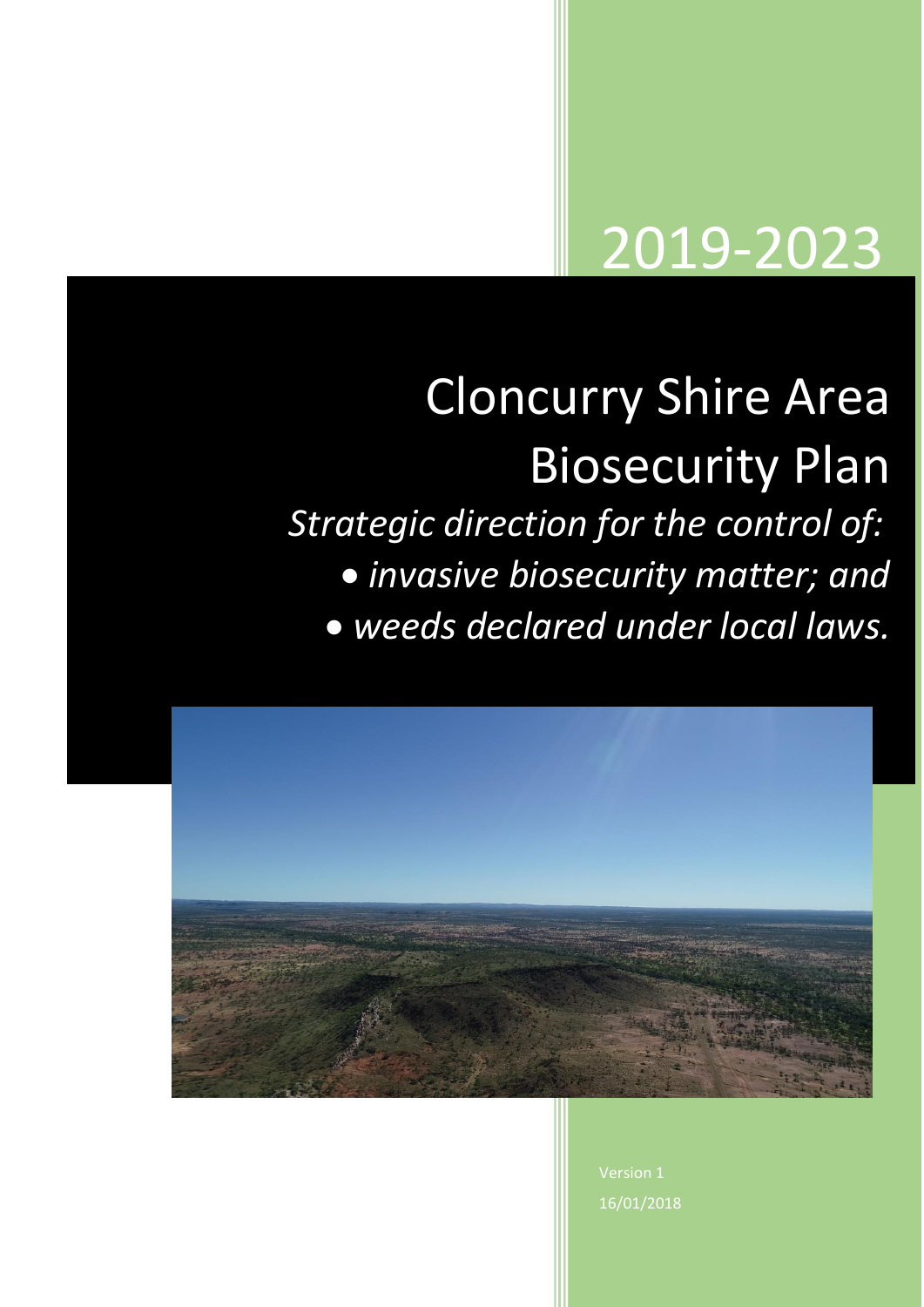## Table of Contents -

| 1. |                                                                                                  |
|----|--------------------------------------------------------------------------------------------------|
| 2. |                                                                                                  |
| 3. |                                                                                                  |
| 4. |                                                                                                  |
| 5. |                                                                                                  |
| 6. | Legislation - I would suggest 6-7 is combined into more written text form. The detail in 7 could |
| 7. |                                                                                                  |
|    |                                                                                                  |
|    |                                                                                                  |
|    |                                                                                                  |
|    |                                                                                                  |
|    |                                                                                                  |
|    |                                                                                                  |
|    |                                                                                                  |
|    |                                                                                                  |
|    |                                                                                                  |
|    |                                                                                                  |
|    | Appendix 3 - National, State, Regional and Local Pest Planning Frameworks 15                     |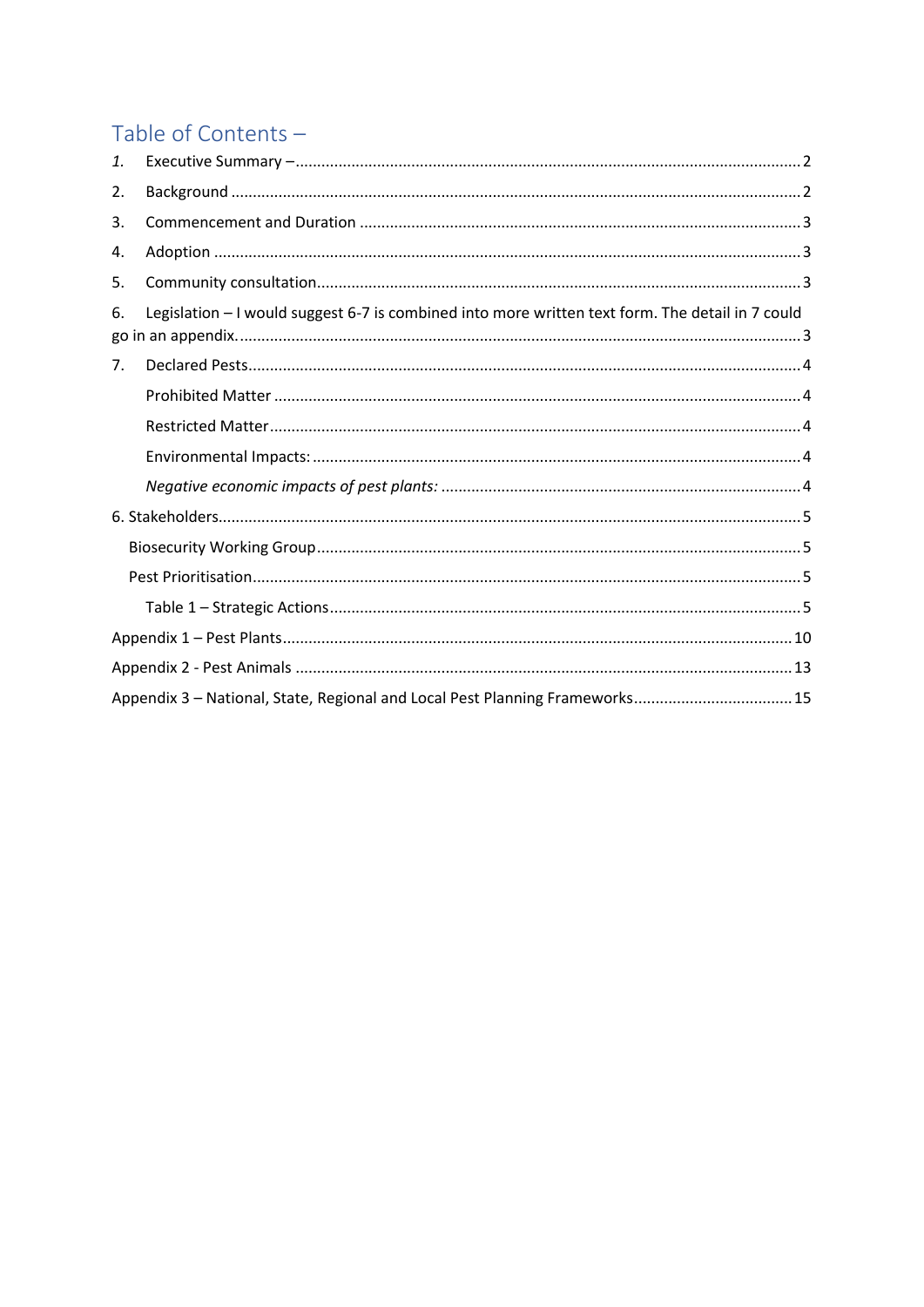## <span id="page-2-0"></span>*1.* Executive Summary

Cloncurry Shire covers an area of 48,116 square kilometres and its economy is predominantly derived from mining, agricultural and tourism streams.

The esthetical values, well appreciated by locals and travellers alike, identify diverse natural assets. However, pests threaten to further degrade these landscapes by adversely altering ecosystem function, reducing primary industry productivity, putting at risk human and animal health, and jeopardising social amenity.

The Cloncurry Shire Area Biosecurity Plan sets a framework for the strategic management of invasive species including pest animals and weeds by taking a shared, engaging approach with all stakeholders. The benefits of coordinated effort for all pest management are well documented in best management practice manuals.

The aim of the Cloncurry Shire Area Biosecurity Plan is to reduce pest impacts which aligns with state legislation – including the *Biosecurity Act 2014*.

The role of Council is to lead pest management outcomes consistent with Cloncurry Shire Councils Corporate Plan to:-

*Promote enhanced outcomes for the environment to ensure impacts of development and land use on people and the environment are minimised.*

The role of stakeholders within the plan are to encourage community ownership of pest management throughout the Shire by contributing towards prevention and early intervention, community awareness, and knowledge of pest plants and animals. This is crucial to ensure that our beautiful landscape and ecosystems are nurtured, in turn promoting viable land for all proprietors operating within our Shire

## <span id="page-2-1"></span>2. Background

Cloncurry shire has been impacted by weeds and pest animals for many years and considerable effort has invested in coordinated program to reduce the impacts on our grazing, mining industries, biodiversity and cultural values. The average property size is 55,000 ha which creates additional challenges in supporting landholders to manage pest species in a timely and coordinated manner. Pest mapping data has been gathered in some areas, however is unknown in other regions.

Cloncurry Shire supports the War on Western Weeds project (WOWW) and has been active participants in past research projects. The results are encouraging particularly throughout the trial release of biological control agent Eueupithecia vollonoides(moths), nicknamed UU2, on Parkinsonia in the Shires west.

The shire supports the Gulf Catchment Pest Taskforce Group and appreciates its platform for discussing regional pest management nuisances and applying local solutions which have been demonstrated to be effective.

The purpose of this Biosecurity Plan is to bring together all stakeholders within the Cloncurry Shire with the intent to provide for the management of declared pests. In so doing, the Plan:

• lists known pest animals and invasive weeds in the shire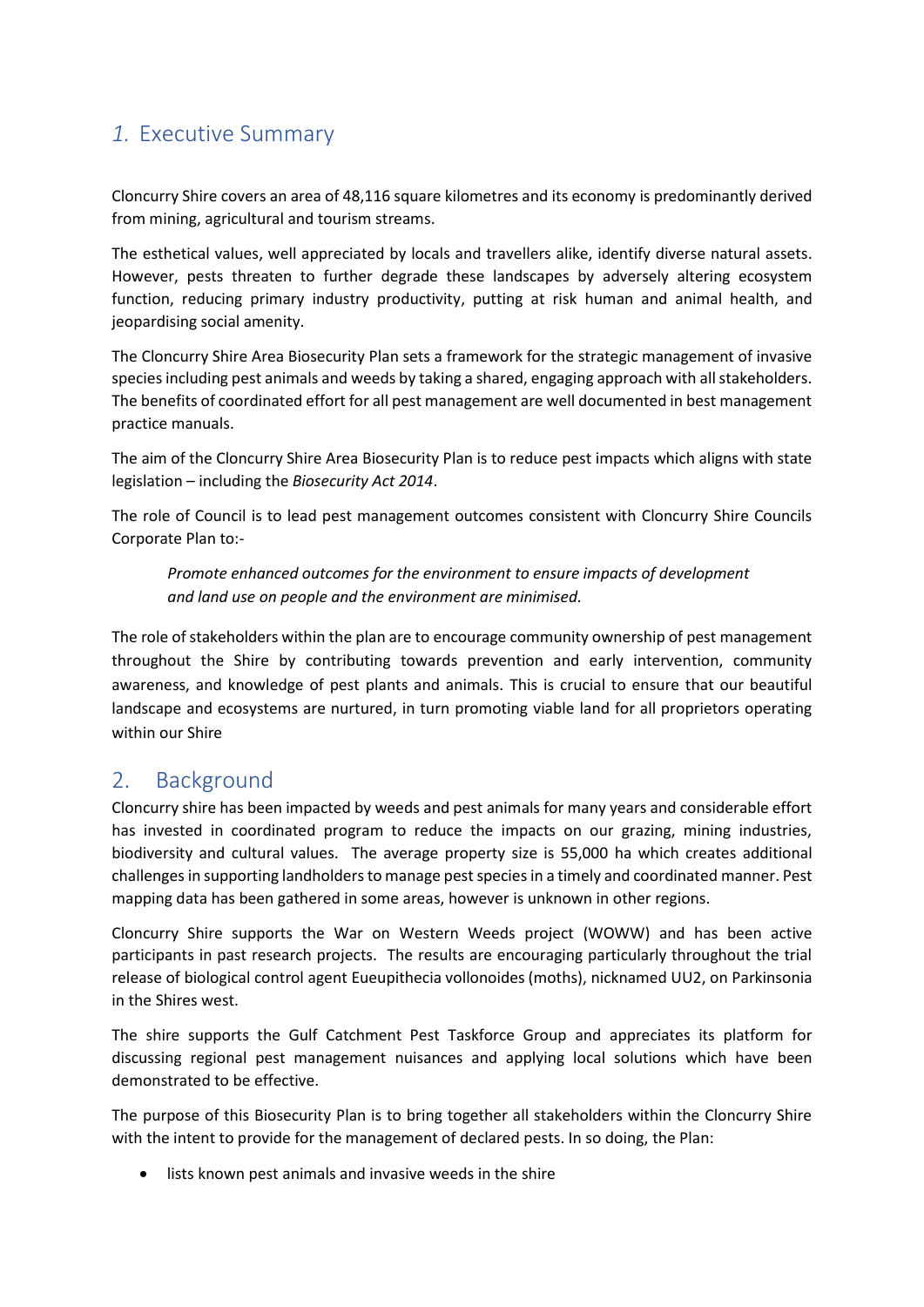- sets strategies, priorities, activities and responsibilities for control of pest animals and invasive weeds at a local scale
- ensures resources are targeted at the highest priority pest management activities and those most likely to succeed
- sets achievable objectives for the local community that address the economic, environmental and social impacts of weeds and pest animals
- incorporates monitoring and evaluation of the effectiveness of the plan
- informs regional planning processes on local pest management priorities.

### <span id="page-3-0"></span>3. Commencement and Duration

The plan is a four (4) year plan (from 2019 to 2023, inclusive), which commences from the date of Council adoption. The plan will remain in force until 2023, or until such time as a review established this this plan be extended, amended or revoked.

Council may review or renew the plan at its discretion. However, two (2) types of reviews must be adhered to:

- An annual review at least three months before the start of each financial year; and
- A full review when a pest management strategy is amended.

## <span id="page-3-1"></span>4. Adoption

This plan was considered by Council at is general meeting held on 18 June 2018 with resolution no. 17.190618 moving to adopt the plan.

## <span id="page-3-2"></span>5. Community consultation

Council advertised the proposed plan on its Website and Facebook and sought feedback from the community with respect to the proposed Cloncurry Shire Council Biosecurity Plan. A notice was advertised in the North West Star, Council's Website and Facebook and submissions were invited over a fourteen (14) day period.

No submissions were received during the consultation period.

## <span id="page-3-3"></span>6. Legislation

*The Biosecurity Act 2014 supports the goal of this plan to reduce the impact of invasive pest species.*

Section 48 of the *Biosecurity Act 2014*, states that local governments must ensure that the following biosecurity matter are managed within the local government area:

- *a) Prohibited matter mentioned in schedule 1, parts 3 and 4;*
- *b) prohibited matter taken to be included in schedule 1, parts 3 and 4 under a prohibited matter regulation or emergency prohibited matter declaration;*
- *c) restricted matter mentioned in schedule 2, part 2;*
- *d) restricted matter taken to be included in schedule 2, part 2 under a restricted matter regulation.*

A copy of the *Biosecurity Act 2014* can be viewed at the Cloncurry Shire Council Administration Office, or by visiting: <https://www.legislation.qld.gov.au/view/html/inforce/current/act-2014-007>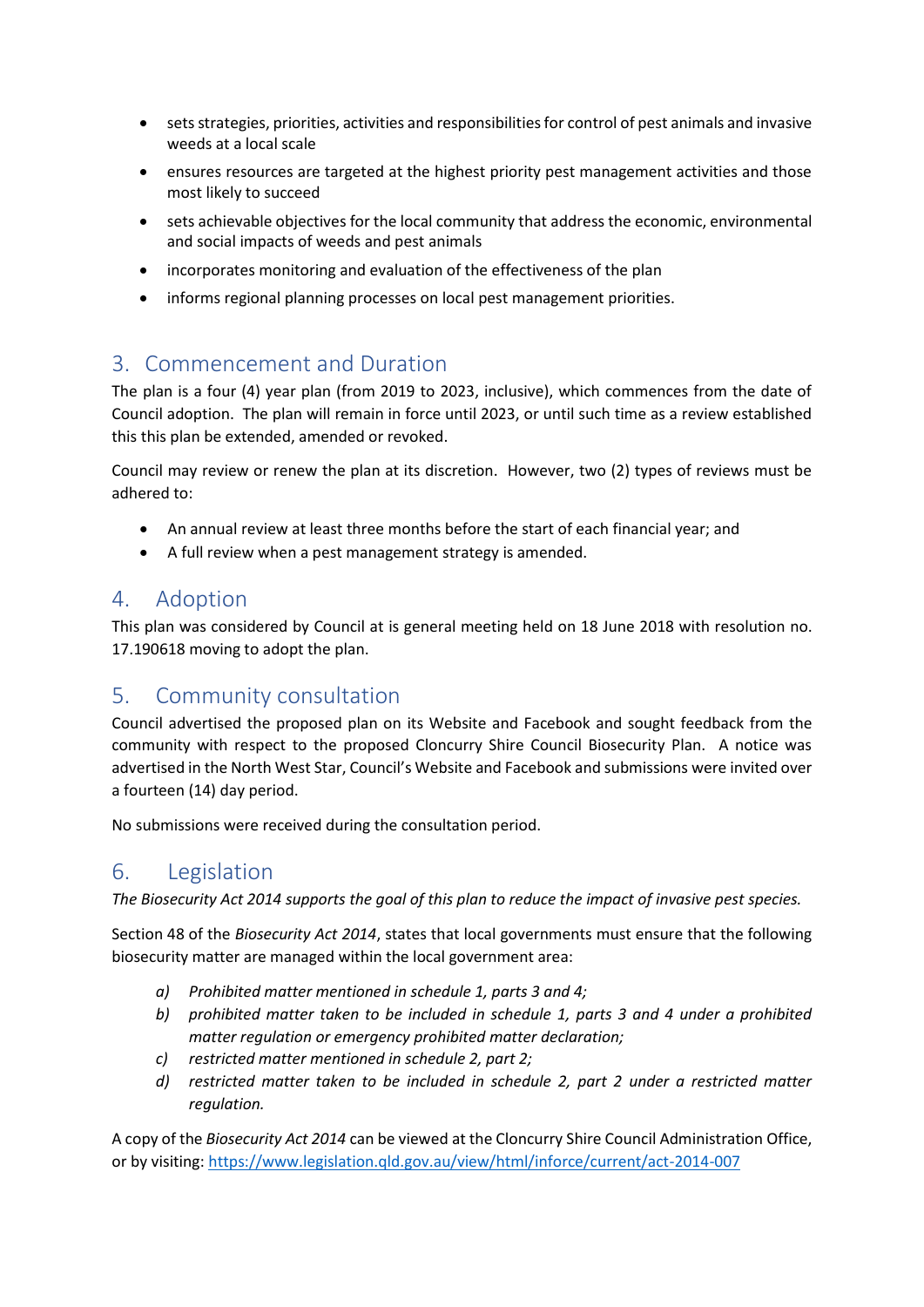## <span id="page-4-0"></span>7. Declared Pests

Under section 48 of the Act, all landholders, Local Government and stakeholders are required to ensure that the biosecurity matter as listed in the previous legislation are managed within the local governments area.

All known prohibited matter and restricted matter in the within Cloncurry Shire are listed in Appendix 1.

#### <span id="page-4-1"></span>Prohibited Matter

A prohibited matter can be biosecurity matter, such as a disease, insect pest, pest animal or weed that is not found in Queensland. Prohibited matter would significantly impact our health, way of life, the economy and the environment, but is not yet established in Queensland.

#### <span id="page-4-2"></span>Restricted Matter

A restricted matter can be biosecurity matter like a plant or animal disease, insects, pest animal or weeds that are found in Queensland. Restricted matter is considered to have a significant impact on human health, social amenity, the economy and the environment. Specific actions are required to be undertaken that limit the impact of this matter by reducing, controlling or containing it.

#### <span id="page-4-3"></span>Environmental Impacts:

Introduced pest species place considerable pressure on native biodiversity, either directly or by affecting vegetation, which can ultimately lead to reduction and extinction of native species. The Cloncurry Shire contains two major catchments (flinders and Leichhardt) and three bioregions (Mount Isa Inlier, Gulf Plains, and Mitchell Grass Downs).

#### *Negative impacts of pest plants on Biodiversity:*

Direct predation, loss of food and shelter for native species; degradation of habitats; reduction and possible extinction of native animals; spread of disease; competition for shelter and food; and loss of genetic purity.

#### *Negative economic impact for pest animals:*

Direct control and management costs; predation on livestock; competition for resources; and destruction of natural resources.

#### <span id="page-4-4"></span>*Negative economic impacts of pest plants:*

Competition with grazing land leading to reduced stock capacity and erosion; toxicity to stock; competition with stock for water and nutrients; increased animal husbandry costs; impact on water quality and irrigation; management costs to control such weeds; and increased fire preparedness costs.

#### *Human Health and Social Amenity:*

Pests don't discriminate between town boundaries and rural properties, and particularly in the Cloncurry Shire, with small populations; everyone can be affected by pests.

Negative human health and social amenity impacts of pest plants include: Allergic reactions, increased risk and reduced aesthetic value in recreational areas and increased fire risk.

#### *Economic Impacts:*

Pests pose an economic burden on government and industry. The cost of managing pests coupled with the loss in production can be extreme.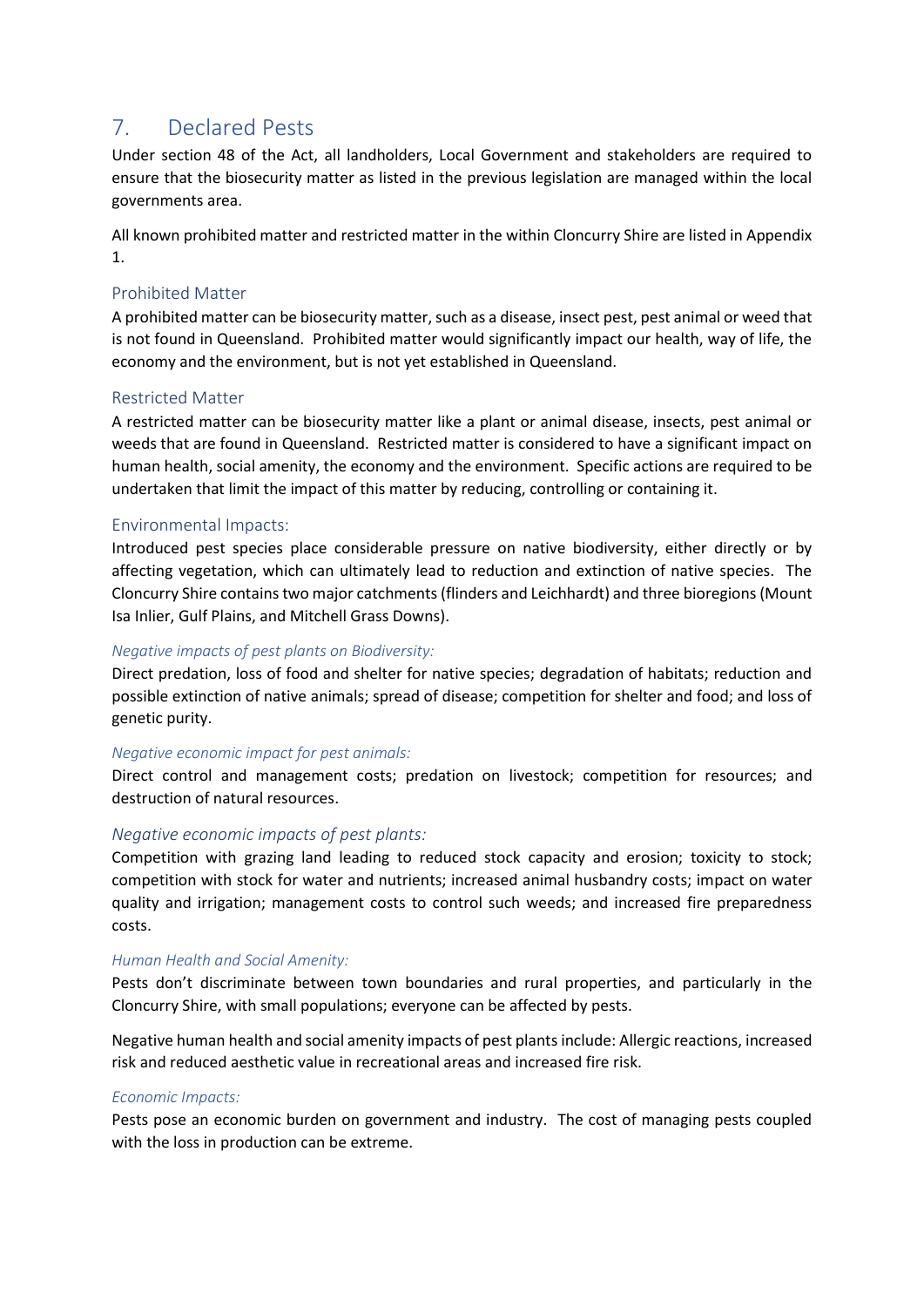## <span id="page-5-0"></span>6. Stakeholders

Stakeholder involvement in pest management is paramount to achieve effective outcomes. National to state level biosecurity identifies the need for 'shared responsibility' that acknowledges agreement by all parties of the way forward. Prevention, early intervention, strategic management, community awareness, and knowledge of pest plants and animals are all key aspect to achieve best management practice.

Stakeholders include:

| Dept. of Natural Resources Mines and Energy | Department of Transport and Main Roads |
|---------------------------------------------|----------------------------------------|
| Department of Agriculture and Fisheries     | Department of Health                   |
| Southern Gulf Natural Resource Management   | <b>Ergon Energy</b>                    |
| Queensland Rail                             | Sunwater                               |
| <b>MMG</b>                                  | Cudeco                                 |
| <b>Roundoak Minerals</b>                    | Glencore                               |
| Landholders                                 | Young Australian Mine                  |

#### <span id="page-5-1"></span>Biosecurity Working Group

A working group has been formed between Council and stakeholders who manage land within the Cloncurry Shire to ensure this plan is administered and general biosecurity obligations are met.

It is the intent of the group to provide advice to Council with respect to invasive biosecurity matter within the region, and to liaise with regard to pest issues and legislative matters.

The Biosecurity working group assisted with the development of this plan and provided advice on the prioritisation of weeds and pest animals.

#### <span id="page-5-2"></span>Pest Prioritisation

The working group convened to discuss and agree on priorities for pest management. This prioritisation was based on a combination of pest declaration status, WONS, control achievability, economic impact, environmental impact and spread and distribution potential within the Cloncurry Shire. The prioritisation is designed to act as a guide to be used by stakeholders in undertaking control strategies or surveying for pest plants and animals. Photographs and species description accompany each priority species to assist stakeholders in easily identifying pest plants or animals.

Stakeholder responsibilities are defined in Table 1 – Strategic Actions, below.

| <b>Stakeholder</b>             | Key roles and responsibilities                                         |
|--------------------------------|------------------------------------------------------------------------|
| <b>Cloncurry Shire Council</b> | Manage pests on local government controlled land<br>٠                  |
|                                | Surveillance<br>٠                                                      |
|                                | Early detection<br>٠                                                   |
|                                | <b>Education and awareness</b><br>٠                                    |
|                                | Compliance<br>٠                                                        |
|                                | Local planning and mapping<br>$\bullet$                                |
|                                | Encourage good pest management practices<br>٠                          |
|                                | <b>Financial contribution</b><br>$\bullet$                             |
|                                | Lobbying for additional financial and resource<br>$\bullet$<br>support |
|                                | Foster a regional approach to pest management<br>٠                     |

#### <span id="page-5-3"></span>Table 1 – Strategic Actions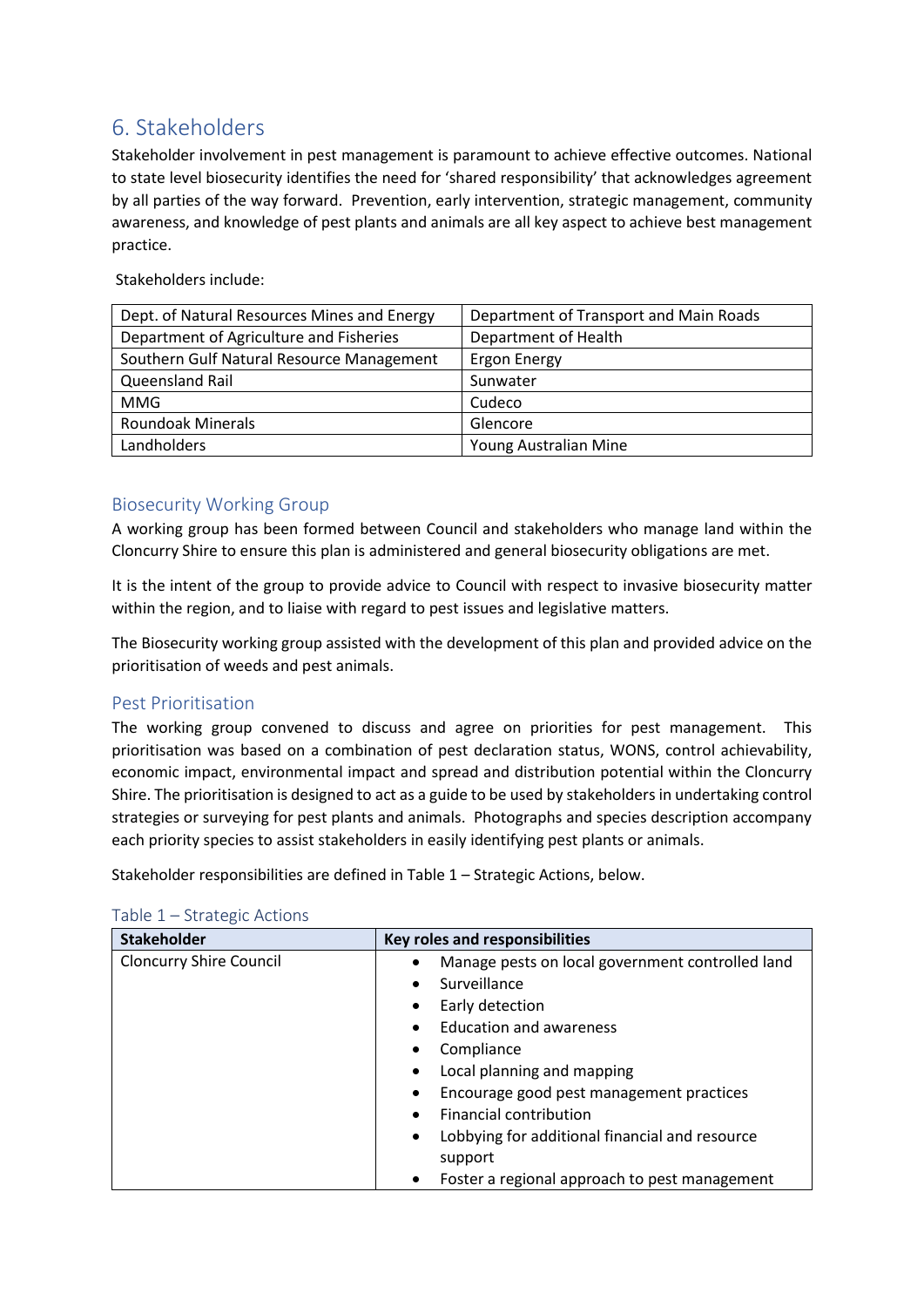| <b>Biosecurity Queensland</b><br>Department of Agriculture and<br><b>Fisheries</b> | Develop and implement pest management policy<br>٠<br>Provide support to local government<br>State wide mapping and planning<br>Raising awareness<br>Facilitate 1080 (vertebrate pesticide) training in<br>conjunction with Queensland Health to local<br>government and administer, monitor, record and<br>enforce proper use of 1080<br>Research into improved pest management<br>Provide extension to technical skills in pest<br>management |
|------------------------------------------------------------------------------------|------------------------------------------------------------------------------------------------------------------------------------------------------------------------------------------------------------------------------------------------------------------------------------------------------------------------------------------------------------------------------------------------------------------------------------------------|
| <b>Department of Natural Resources</b><br>Mines and Energy                         | Promote pest management through lease<br>$\bullet$<br>agreements                                                                                                                                                                                                                                                                                                                                                                               |
| <b>Queensland Health</b>                                                           | Lead role in maintaining public health<br>$\bullet$<br>Facilitate 1080 training in conjunction with DAF<br>Address safety issues in relation to poisonous<br>$\bullet$<br>chemicals                                                                                                                                                                                                                                                            |
| Landholders (including TMR,<br>Mining Organisations, Sunwater,<br>Ergon Energy)    | <b>Discharging General Biosecurity Obligations</b><br>٠<br>Assist with the preparation of Biosecurity Plans<br>Destruction and control of weeds and pest animals                                                                                                                                                                                                                                                                               |
| Southern Gulf Natural Resource<br>Management                                       | Provide funding/resources for the<br>$\bullet$<br>control/eradication of pests;<br>Assist with the development of management<br>programs                                                                                                                                                                                                                                                                                                       |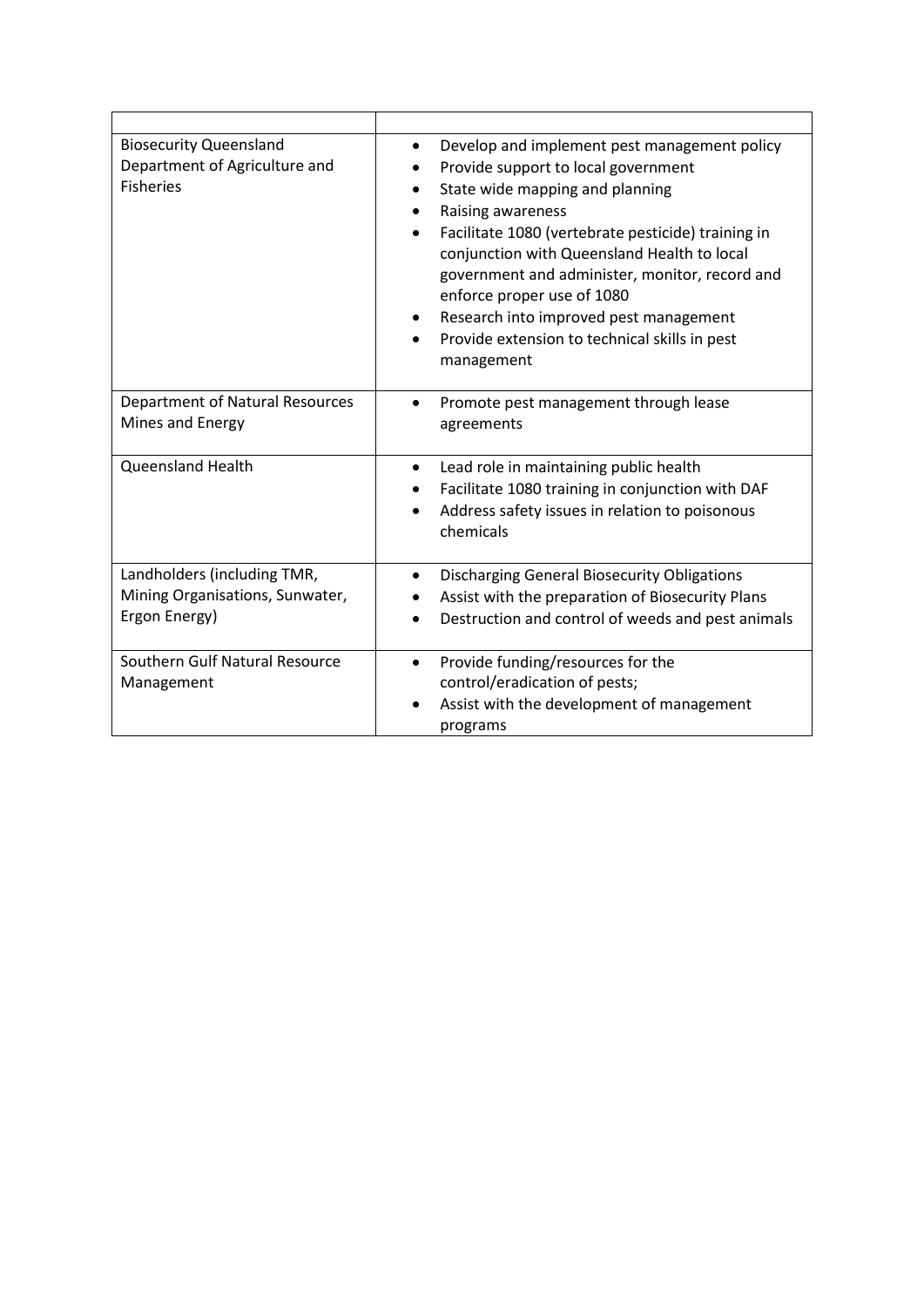| <b>Effective Management Systems -</b>                                                                                                |                                       |                          |                            |                                   |  |
|--------------------------------------------------------------------------------------------------------------------------------------|---------------------------------------|--------------------------|----------------------------|-----------------------------------|--|
| Implement integrated control for the successful management and reduction of impacts associated with weeds and pest animal management |                                       |                          |                            |                                   |  |
| <b>Strategic Action</b>                                                                                                              | <b>Success Indicator</b>              | <b>Responsible party</b> | <b>Timeframe</b>           | <b>Status</b>                     |  |
| Ensure consistency between the plan                                                                                                  | Alignment of the plan to state policy | All stakeholders         | Immediate                  | Complete at adoption of this plan |  |
| and relative State pest management                                                                                                   |                                       |                          |                            |                                   |  |
| policies                                                                                                                             |                                       |                          |                            |                                   |  |
| Implementation of pest management                                                                                                    | Effective timing techniques are       | All stakeholders         | As required                | Ongoing                           |  |
| programs should link to best practice                                                                                                | implemented and providing cost        |                          |                            |                                   |  |
| information.                                                                                                                         | benefit.                              |                          |                            |                                   |  |
| Assessment of non-restricted matter                                                                                                  | Non-restricted matter assessed        | <b>CSC</b>               | Review and assess annually | Calotrope included in Local Law   |  |
| for incorporation into local pests as                                                                                                |                                       |                          | for the term of the plan.  | No.3                              |  |
| defined in Local Law No. 3                                                                                                           |                                       |                          |                            |                                   |  |
| (Community and Environmental                                                                                                         |                                       |                          |                            |                                   |  |
| Management)                                                                                                                          |                                       |                          |                            |                                   |  |
| Encourage data sharing between                                                                                                       | Data sharing and cooperative          | CSC, DAF, SGC            | 6 months                   | Ongoing. Pest Taskforce           |  |
| adjoining LG's for coordinated                                                                                                       | approached established                |                          |                            | established. Greater              |  |
| approach                                                                                                                             |                                       |                          |                            | collaboration to be implemented.  |  |
| Ensure Biosecurity Plan is integrated                                                                                                | Biosecurity Plan is incorporated in   | <b>CSC</b>               | Current plan incorporates  | Complete                          |  |
| into Council's Operational Plan                                                                                                      | the Environmental section of          |                          | Biosecurity Plan.          | Ensure 2021 - 2026 plan           |  |
|                                                                                                                                      | Councils Corporate Plan               |                          | Corporate plan expires     | incorporates Biosecurity Plan     |  |
|                                                                                                                                      |                                       |                          | 2021.                      |                                   |  |
| <b>Awareness and Education -</b>                                                                                                     |                                       |                          |                            |                                   |  |
| Stakeholders are informed and knowledgeable and that they have the capability to take ownership of pest management                   |                                       |                          |                            |                                   |  |
| <b>Strategic Action</b>                                                                                                              | <b>Success Indicator</b>              | <b>Responsible party</b> | <b>Timeframe</b>           | <b>Status</b>                     |  |
| Educate the community about pest                                                                                                     | Promotion of the Plan via social      | CSC, DAF, SGC            | 3 months                   |                                   |  |
| impacts and their GBO                                                                                                                | media, website, newspaper             |                          |                            |                                   |  |
|                                                                                                                                      | channels, community forums            |                          |                            |                                   |  |
| Provide assistance and advice on best                                                                                                | Effective promotion of DAF            | <b>CSC</b>               | Ongoing                    |                                   |  |
| practice control methods to the                                                                                                      | factsheets, knowledge attained        |                          |                            |                                   |  |
| community                                                                                                                            | through forums, and local historical  |                          |                            |                                   |  |
|                                                                                                                                      | knowledge with respect of             |                          |                            |                                   |  |
|                                                                                                                                      | appropriate control methods for       |                          |                            |                                   |  |
|                                                                                                                                      | various species.                      |                          |                            |                                   |  |
| Publicise with the intent on educating                                                                                               | Stakeholders are aware of their       | CSC, DAF, QH             | Ongoing                    |                                   |  |
| stakeholders about duty of care for                                                                                                  | responsibilities and are licenced in  |                          |                            |                                   |  |
| the use of herbicides and pesticides                                                                                                 | the sae use of chemicals where        |                          |                            |                                   |  |
|                                                                                                                                      | applicable.                           |                          |                            |                                   |  |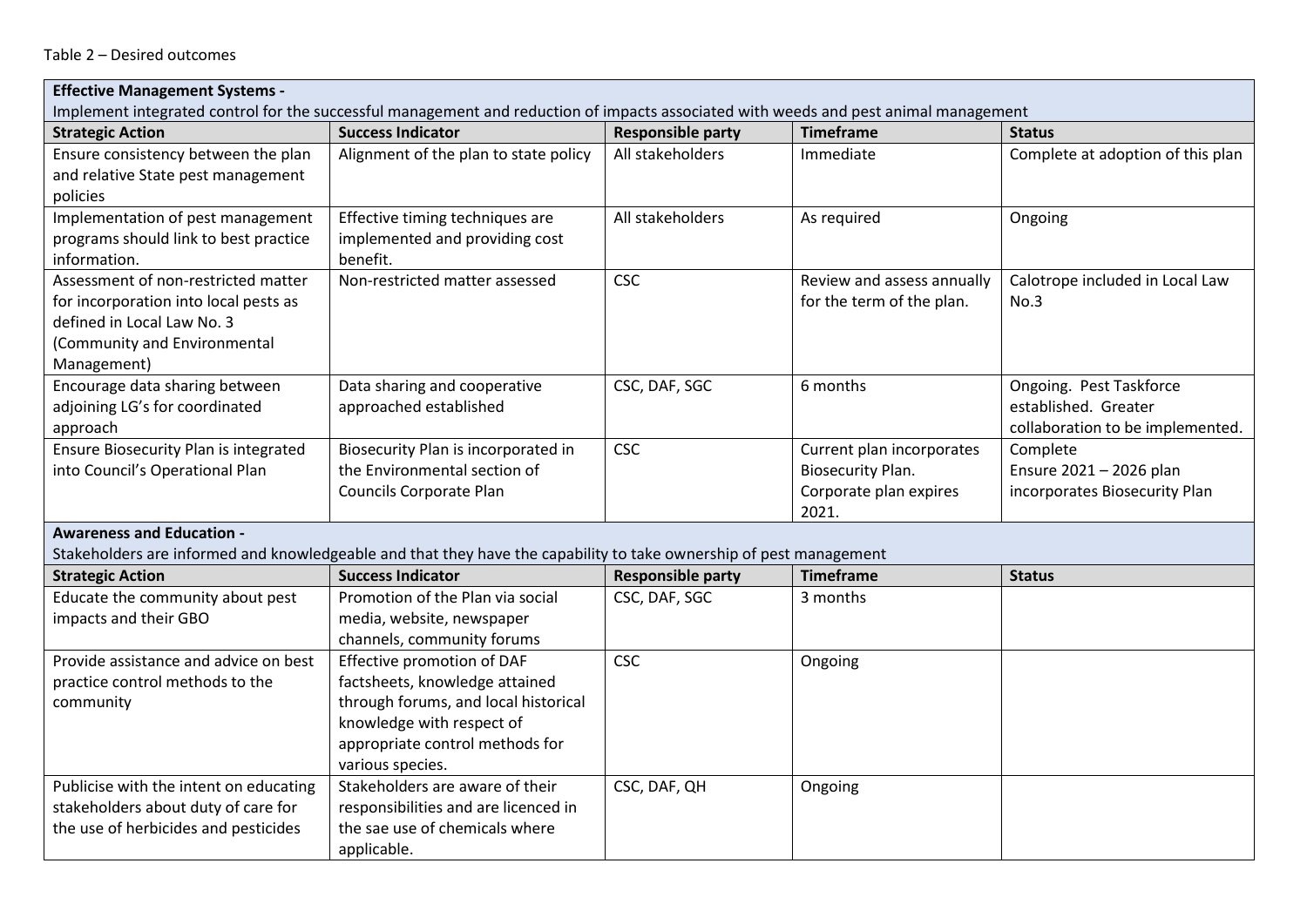| Assist stakeholders with species<br>identification                  | Appropriate advice provided as<br>required                                                                                                                             | CSC, DAF, SGC                                | Ongoing                   |                                  |  |
|---------------------------------------------------------------------|------------------------------------------------------------------------------------------------------------------------------------------------------------------------|----------------------------------------------|---------------------------|----------------------------------|--|
| <b>Strategic Planning Framework -</b>                               |                                                                                                                                                                        |                                              |                           |                                  |  |
|                                                                     | Strategic directions are developed and maintained with an acceptable level of stakeholder ownership and are informed by risk level.                                    |                                              |                           |                                  |  |
| <b>Strategic Action</b>                                             | <b>Success Indicator</b>                                                                                                                                               | <b>Responsible party</b>                     | <b>Timeframe</b>          | <b>Status</b>                    |  |
| Adopt weed prevention procedures                                    | Use of pest prevention procedures                                                                                                                                      | All Stakeholders                             | 2020 - Adopt prevention   |                                  |  |
| and support their use by all                                        | by all stakeholders                                                                                                                                                    |                                              | procedures                |                                  |  |
| stakeholders                                                        |                                                                                                                                                                        |                                              | 20201 - stakeholder use   |                                  |  |
| Include pest management                                             | Pest management incorporated into                                                                                                                                      | <b>CSC</b>                                   | 2019 - Review all         | Pest management included in      |  |
| considerations in corporate                                         | relevant planning, policy and                                                                                                                                          |                                              | corporate documents       | <b>Planning Scheme</b>           |  |
| documents                                                           | operational activities. (roads, water,                                                                                                                                 |                                              | 2020 - amend corporate    |                                  |  |
|                                                                     | sewer, parks)                                                                                                                                                          |                                              | documents to include pest |                                  |  |
|                                                                     |                                                                                                                                                                        |                                              | management                |                                  |  |
| Maintain partnerships and                                           | No new weeds established.                                                                                                                                              | <b>CSC</b>                                   | Ongoing                   | Participate in SRLOG and NRM     |  |
| collaborative approaches to pest                                    | Relationships with neighbouring                                                                                                                                        |                                              |                           | meetings and forums.             |  |
| management with neighbouring shires                                 | shire representatives fostered                                                                                                                                         |                                              |                           |                                  |  |
| to identify and target potential new                                |                                                                                                                                                                        |                                              |                           |                                  |  |
| infestations                                                        |                                                                                                                                                                        |                                              |                           |                                  |  |
| <b>Monitoring and assessment -</b>                                  |                                                                                                                                                                        |                                              |                           |                                  |  |
| Reliable information is the basis for decision making               |                                                                                                                                                                        |                                              |                           |                                  |  |
| <b>Strategic Action</b>                                             | <b>Success Indicator</b>                                                                                                                                               | <b>Responsible Party</b>                     | <b>Timeframe</b>          | <b>Status</b>                    |  |
|                                                                     |                                                                                                                                                                        |                                              |                           |                                  |  |
| Establish and maintain a process for                                | Enforcement actions appropriately                                                                                                                                      | <b>CSC</b>                                   | 2019                      |                                  |  |
| dealing with compliance issues                                      | documented and followed through.                                                                                                                                       |                                              |                           |                                  |  |
| Establish a formal surveillance                                     | Program implemented and                                                                                                                                                | <b>CSC</b>                                   | 2020                      | Exploring options for smartphone |  |
| program                                                             | monitoring appropriately                                                                                                                                               |                                              |                           | technology                       |  |
|                                                                     | tracked/mapped.                                                                                                                                                        |                                              |                           |                                  |  |
| Contribute local pest knowledge and                                 | Effective data sharing                                                                                                                                                 | All Stakeholders                             | Ongoing                   |                                  |  |
| data to DAF                                                         |                                                                                                                                                                        |                                              |                           |                                  |  |
| Develop a monitoring assessment                                     | Ability to assess the effectiveness of                                                                                                                                 | <b>CSC</b>                                   | 2 years                   |                                  |  |
| process                                                             | pest management programs                                                                                                                                               |                                              |                           |                                  |  |
| Commitment -                                                        |                                                                                                                                                                        |                                              |                           |                                  |  |
|                                                                     | Management of weeds and pest animals is the shared responsibility of landholders, industry, the community and all levels of government. All stakeholders are committed |                                              |                           |                                  |  |
|                                                                     | to coordinated management. The cost of this management is borne by the risk creators and those who benefit from the management of pests.<br><b>Success indicators</b>  |                                              | <b>Timeframe</b>          | <b>Status</b>                    |  |
| <b>Strategic action</b><br>Establish roles and responsibilities for | Stakeholders to confirm                                                                                                                                                | <b>Responsible party</b><br>All stakeholders | Immediate                 | Commenced at consultation of     |  |
| weed and pest animal management                                     | commitment to their roles and                                                                                                                                          |                                              |                           | this plan                        |  |
| that are accepted by landholders,                                   | responsibilities in compliance with                                                                                                                                    |                                              |                           |                                  |  |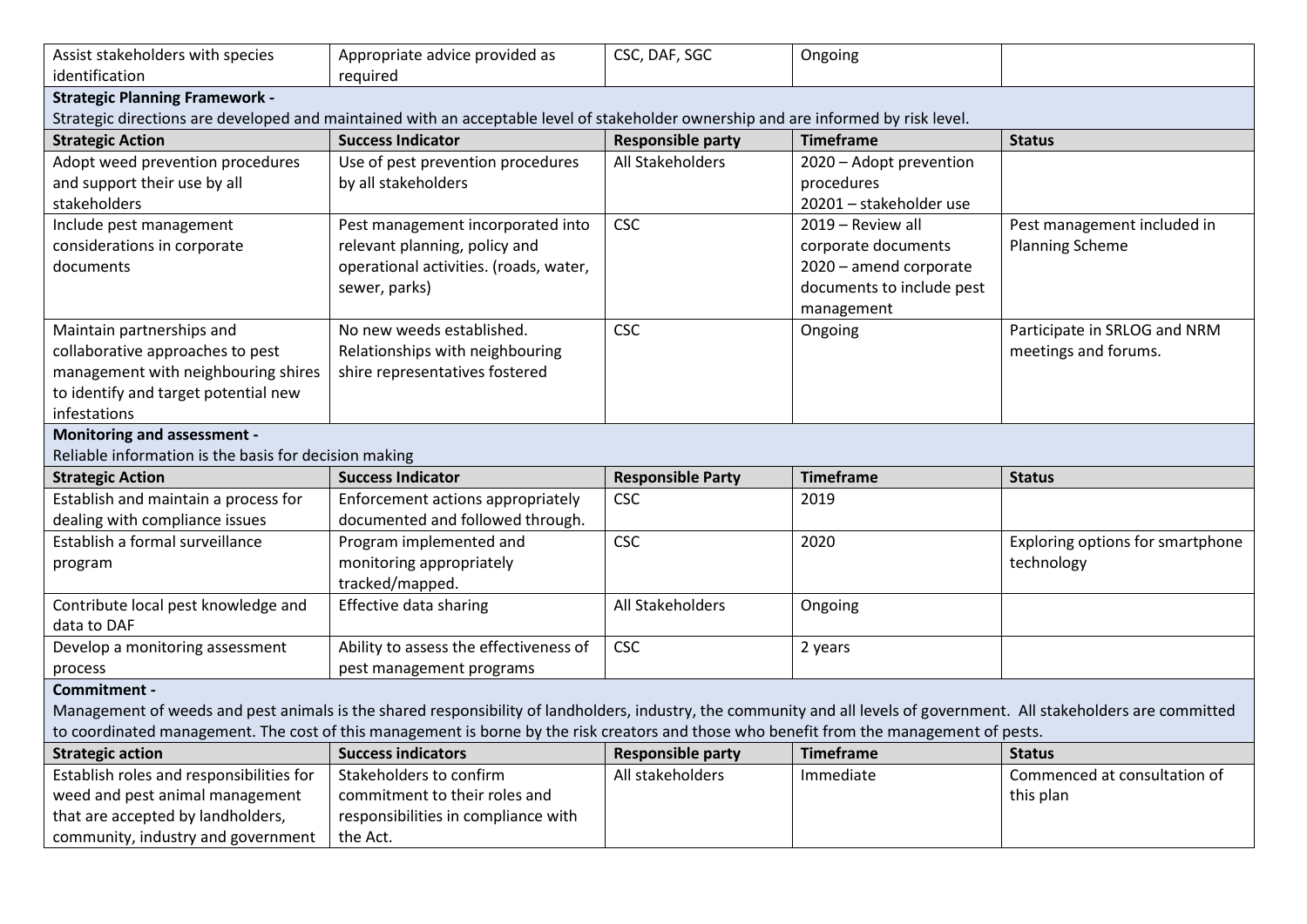| Coordinate impact reduction<br>programs for established pest animals                | See a reduction in the pest animal<br>population.                                                                                                            | <b>CSC</b>       |                                                                                                                                                                                                                               | Ongoing<br>Bi annual 1080 baiting program.<br>Continuation of bounty incentive.<br>Coordination of pest<br>management activities across<br>neighbouring LG boundaries |
|-------------------------------------------------------------------------------------|--------------------------------------------------------------------------------------------------------------------------------------------------------------|------------------|-------------------------------------------------------------------------------------------------------------------------------------------------------------------------------------------------------------------------------|-----------------------------------------------------------------------------------------------------------------------------------------------------------------------|
| Coordinate impact reduction<br>programs for established pest plants                 | Coordination with stakeholders<br>across boundaries with respect to<br>control measures to ensure that the<br>risk of spread of pest plants is<br>minimised. | All Stakeholders | 12 months                                                                                                                                                                                                                     |                                                                                                                                                                       |
|                                                                                     | See a reduction in pest plant species<br>throughout the shire                                                                                                | All Stakeholders | Treatment of all known<br>Woody Weeds - 12 months<br>Treatment of all known<br>Controlled burn of<br><b>Cloncurry River Rubbervine</b><br>& Castor Oil Plant - 2 years<br>Treatment of known<br>Mesquite outbreaks 2<br>years |                                                                                                                                                                       |
| Establish long term stakeholder<br>commitment to weed and pest animal<br>management | Effective stakeholder commitment                                                                                                                             | All stakeholders | 6-12 months                                                                                                                                                                                                                   | Ongoing                                                                                                                                                               |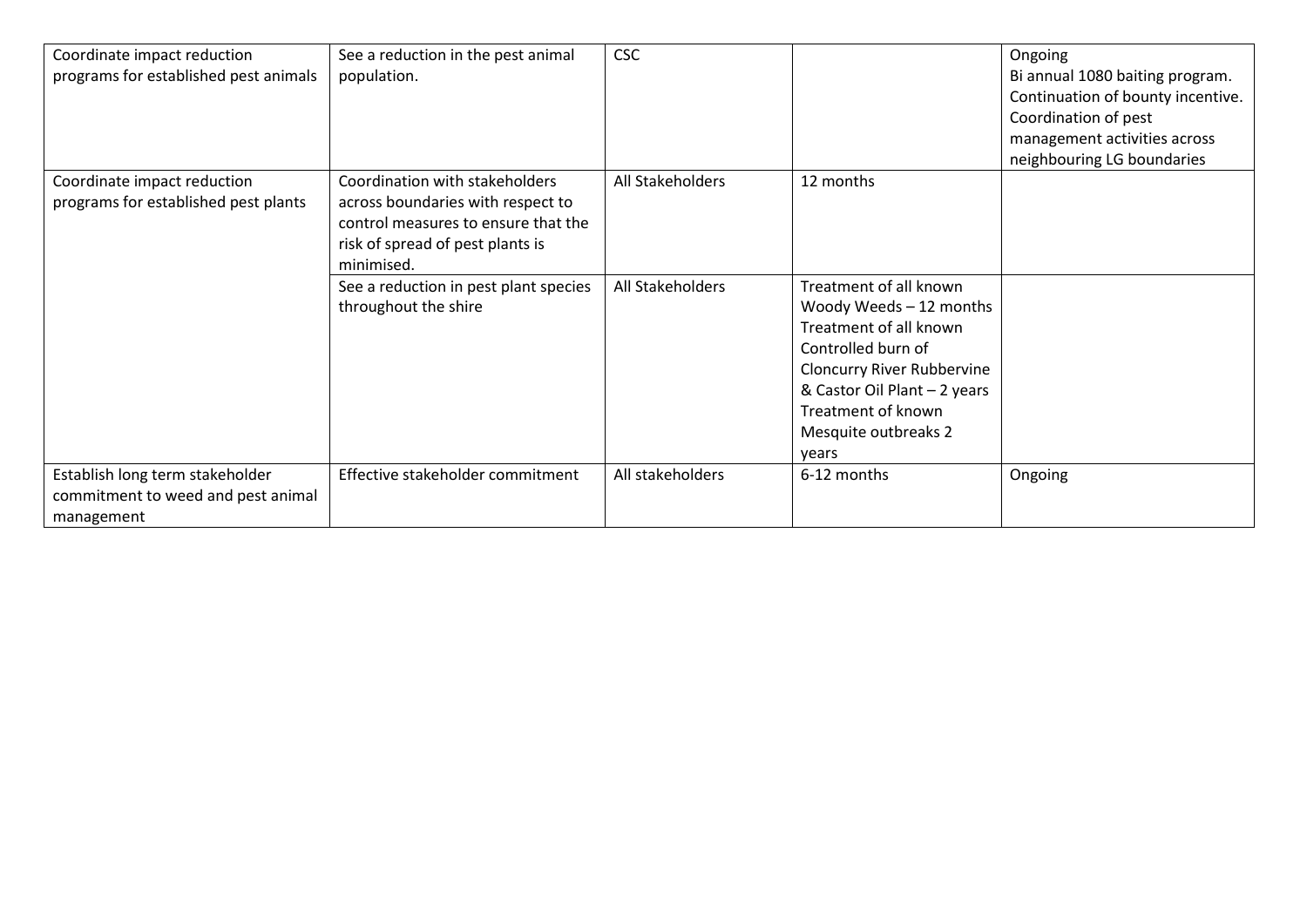# Appendix 1 – Pest Plants

<span id="page-10-0"></span>

| <b>Species</b>                                                              | <b>Local Distribution and Impacts</b>                                                                                                                                                                                                                               | <b>Management</b>                                                                                                                                                 |
|-----------------------------------------------------------------------------|---------------------------------------------------------------------------------------------------------------------------------------------------------------------------------------------------------------------------------------------------------------------|-------------------------------------------------------------------------------------------------------------------------------------------------------------------|
| <b>Prickly Acacia (Acacia nilotica)</b>                                     | <b>Local Distribution:</b>                                                                                                                                                                                                                                          | <b>Desired outcomes:</b>                                                                                                                                          |
| <b>Declaration Status: Prohibited</b><br><b>Local Prioritisation: Major</b> | No Large outbreaks have been identified within Cloncurry Shire. It is<br>assumed that smaller outbreaks may be established within landholder<br>boundaries.                                                                                                         | • To contain existing core infestations<br>To treat and control smaller isolated patches<br>$\bullet$<br>To eradicate single trees in isolated areas<br>$\bullet$ |
|                                                                             | Impacts:<br>This species favours bore drains and water courses therefore<br>$\bullet$<br>impacting on valuable water sources.<br>Its Thorny thickets interfere with mustering, movement of<br>$\bullet$<br>stock and access to water.<br><b>Facilitates erosion</b> |                                                                                                                                                                   |
| Parthenium Weed (Parthenium                                                 | <b>Local Distribution:</b>                                                                                                                                                                                                                                          | <b>Desired outcomes:</b>                                                                                                                                          |
| hysterophorus)<br><b>Declaration Status: Restricted 3</b>                   | Large outbreak is located at the Kuridala township. The area of<br>approximately 5000m2 has been fenced off to prevent the spread by<br>cattle.                                                                                                                     | • To contain existing core infestations<br>• To treat and control smaller isolated patches<br>To eradicate single trees in isolated areas<br>$\bullet$            |
| Local Prioritisation: Major                                                 | Impacts:<br>Under favourable conditions, parthenium can form dense stands that<br>exclude other plants, including crops and pastures. All parts of the<br>plant, including pollen and dry material, can produce allergic<br>responses in humans.                    | Target Kuridala outbreak                                                                                                                                          |
| Parkinsonia (Parkinsonia aculeata)                                          | <b>Local Distribution:</b>                                                                                                                                                                                                                                          | <b>Desired Outcomes:</b>                                                                                                                                          |
| <b>Declaration Status: Restricted 3</b>                                     | This species is scattered throughout the shire with large thickets<br>located on various grazing properties.                                                                                                                                                        | • To contain existing core infestations<br>To treat and control smaller isolated patches<br>$\bullet$                                                             |
| <b>Local Prioritisation: Medium</b>                                         | Large infestation can be located at Dryborough, Fort Constantine                                                                                                                                                                                                    | • To eradicate single trees in isolated areas                                                                                                                     |
|                                                                             | Impacts:                                                                                                                                                                                                                                                            |                                                                                                                                                                   |
|                                                                             | Under favourable conditions, it can form dense thickets along creeks<br>and rivers and around dams, replacing any pasture grasses and                                                                                                                               |                                                                                                                                                                   |
|                                                                             | hindering stock movement. Complete eradication from Queensland is                                                                                                                                                                                                   |                                                                                                                                                                   |
|                                                                             | not practical, given the size and remoteness of infestations; possible                                                                                                                                                                                              |                                                                                                                                                                   |
|                                                                             | and desirable, however, is reducing its rate of spread and adverse                                                                                                                                                                                                  |                                                                                                                                                                   |
|                                                                             | effects, and protecting areas at risk through enforced management<br>and control.                                                                                                                                                                                   |                                                                                                                                                                   |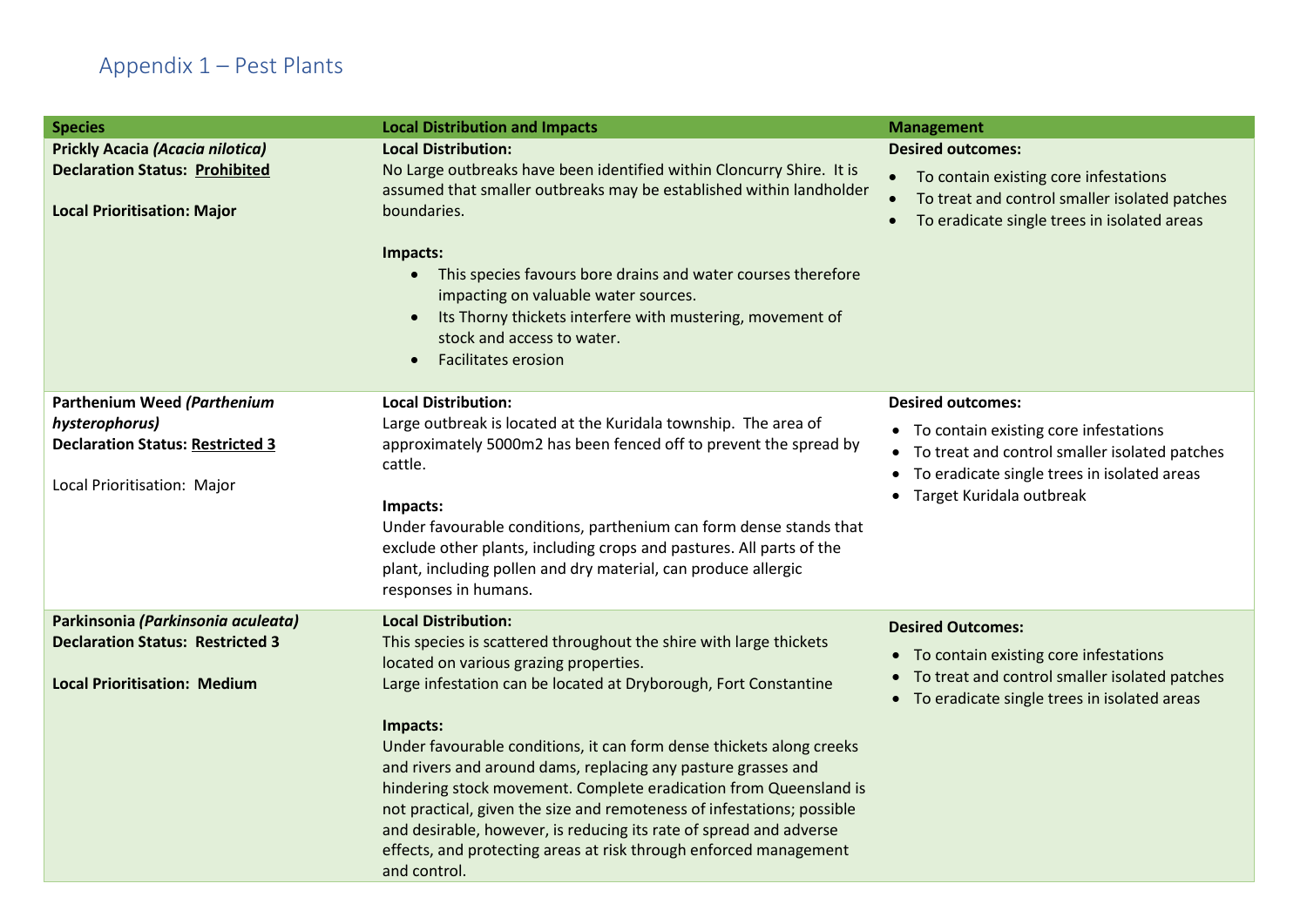| <b>Chinee Apple (Ziziphus mauritiana)</b><br><b>Declaration Status: Restricted 3</b><br>Local Prioritisation: Minor | <b>Local Distribution:</b><br>Within the Cloncurry River embankment.<br>Impacts:<br>Dense infestations produce impenetrable thickets that seriously<br>hinder stock management, reduce pasture productivity and compete<br>with native fauna. Mature infestations of Chinee Apple are both<br>difficult and expensive to control.                                                                                                                                                                                                                              | <b>Desired Outcomes:</b><br>To monitor and treat the infestation within the<br><b>Cloncurry River</b><br>No new outbreaks<br>Strategy:<br>• Plan a controlled burn within 24 months from<br>adoption of the BP                                                                     |
|---------------------------------------------------------------------------------------------------------------------|----------------------------------------------------------------------------------------------------------------------------------------------------------------------------------------------------------------------------------------------------------------------------------------------------------------------------------------------------------------------------------------------------------------------------------------------------------------------------------------------------------------------------------------------------------------|------------------------------------------------------------------------------------------------------------------------------------------------------------------------------------------------------------------------------------------------------------------------------------|
| Rubbervine (Cryptostegia grandiflora)<br><b>Declaration Status: Restricted 3</b><br><b>Local Priority: Major</b>    | <b>Local Distribution:</b><br>Large outbreaks exist along the Cloncurry river<br>Smaller infestations can be located in gullies connected to the River.<br>Impacts:<br>It forms dense thickets, especially along the banks of watercourses.<br>This weed replaces native riparian vegetation on a massive scale, and<br>severely affects pasture production. Eradication from Queensland is<br>no longer practical due to the size and remoteness of infestations;<br>however, preventing spread and reducing its adverse effects are<br>realistic objectives. | <b>Desired Outcomes:</b><br>• To contain existing core infestations<br>• To treat and control smaller isolated patches<br>To eradicate single trees in isolated areas<br>$\bullet$<br><b>Strategy:</b><br>• Plan a controlled burn within 24 months from<br>adoption of the BP     |
| <b>Castor Oil Plant (Ricinus communis)</b><br><b>Declaration Status: Invasive</b><br>Local Priority: Major          | <b>Local Distribution:</b><br>Large infestation throughout the Cloncurry River embankment.<br>Impacts:<br>This species can lead to significant loss of grazing land due to its ability<br>to quickly spread. The seeds are extremely poisonous to livestock and<br>humans. The leaves have a lesser amount of toxin but can still remain<br>harmful.                                                                                                                                                                                                           | <b>Desired Outcomes:</b><br>• To contain existing core infestations<br>• To treat and control smaller isolated patches<br>To eradicate single trees in isolated areas<br>$\bullet$<br>Strategy:<br>Plan a controlled burn within 24 months from<br>$\bullet$<br>adoption of the BP |
| Coral Cactus (Cylindropuntia fulgida var.<br>mamillata)<br><b>Declaration Status: Category 3</b>                    | <b>Local Distribution:</b><br>Large infestations present at:<br>Dajarra common<br>Kuridala                                                                                                                                                                                                                                                                                                                                                                                                                                                                     | <b>Desired outcomes:</b><br>• To control known core infestations<br>• To treat isolated patches                                                                                                                                                                                    |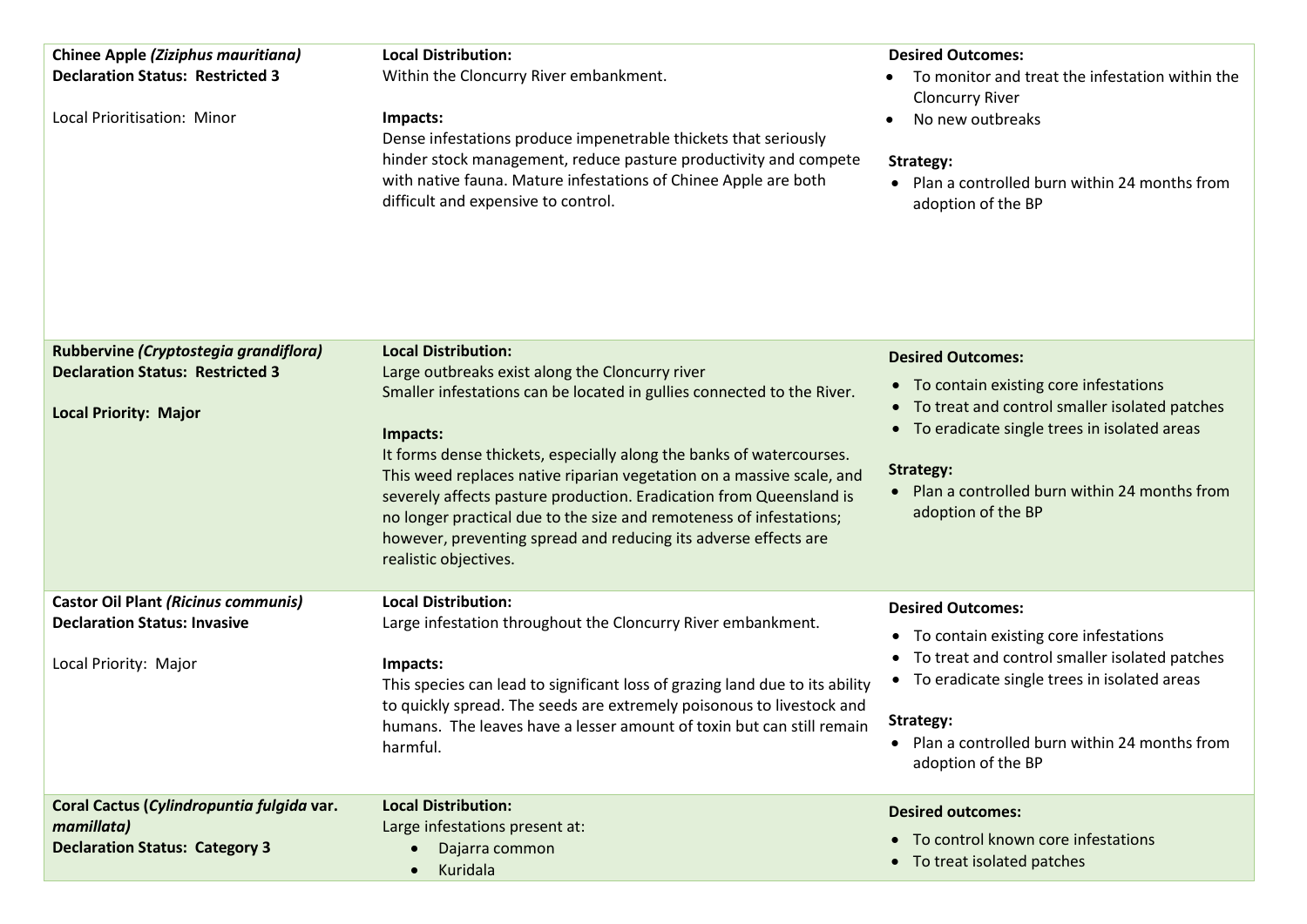| <b>Local Priority: Medium</b>                                                                                                    | Selwyn<br>Ashover station<br>Mary Kathleen<br>$\bullet$<br>Impacts:<br>This species reproduces and are spread via segments breaking off the<br>main plant and being transported by stock and wildlife.<br>Spreads at an alarming rate and competes with native vegetation,<br>limiting the growth of small shrubs and groundcover species                                                                        |                                                                                                                                                                        |
|----------------------------------------------------------------------------------------------------------------------------------|------------------------------------------------------------------------------------------------------------------------------------------------------------------------------------------------------------------------------------------------------------------------------------------------------------------------------------------------------------------------------------------------------------------|------------------------------------------------------------------------------------------------------------------------------------------------------------------------|
| <b>Mother of Millions (Bryophyllum</b><br>delagoense)<br><b>Declaration Status: Restricted 3</b><br><b>Local Priority: Minor</b> | <b>Local Distribution:</b><br>Mary Kathleen (Minor)<br>Impacts:<br>Mother of millions is highly toxic to stock and because of its succulent<br>features is well adapted to dry areas.<br>As the name suggests one plant can reproduce a new general from<br>masses of embryoids (plantlets) that are formed on the leaf edges.<br>This makes these plants hard to eradicate.                                     | <b>Desired outcomes:</b><br>• To control known core infestations<br>• To treat isolated patches and trees<br>• No new outbreaks                                        |
| Calotrope (Calotropis procera)<br><b>Declaration Status: Nil / Local Pest</b><br><b>Local Priority: Medium</b>                   | <b>Local Distribution:</b><br>Scattered infestations throughout the Cloncurry Shire.<br><b>Short Street (Indoor Cricket Centre)</b><br>Impacts:<br>This plant is poisonous to humans.<br>Dense thickets can form on alluvial flats and along rivers, reducing the<br>value of the country.                                                                                                                       | <b>Desired outcomes:</b><br>• To control known core infestations<br>• To treat isolated patches and trees<br>• Public education                                        |
| <b>Mesquite (Prosopis species)</b><br><b>Declaration Status: Restricted</b><br>Local Priority: Medium                            | <b>Local Distribution:</b><br>Scattered throughout Cloncurry Shire.<br>Large infestations can be located throughout the whole shire.<br>Impacts:<br>Mesquite has spread along waterways and floodplains, along<br>roadsides, and in horse-paddocks near homesteads<br>across Queensland. Mesquite thickets can out-compete other<br>vegetation, interfere with mustering and block<br>access to watering places. | <b>Desired outcomes:</b><br>known core infestations treated<br>Monitor and map plant distribution within the<br>local government area<br>Public education<br>$\bullet$ |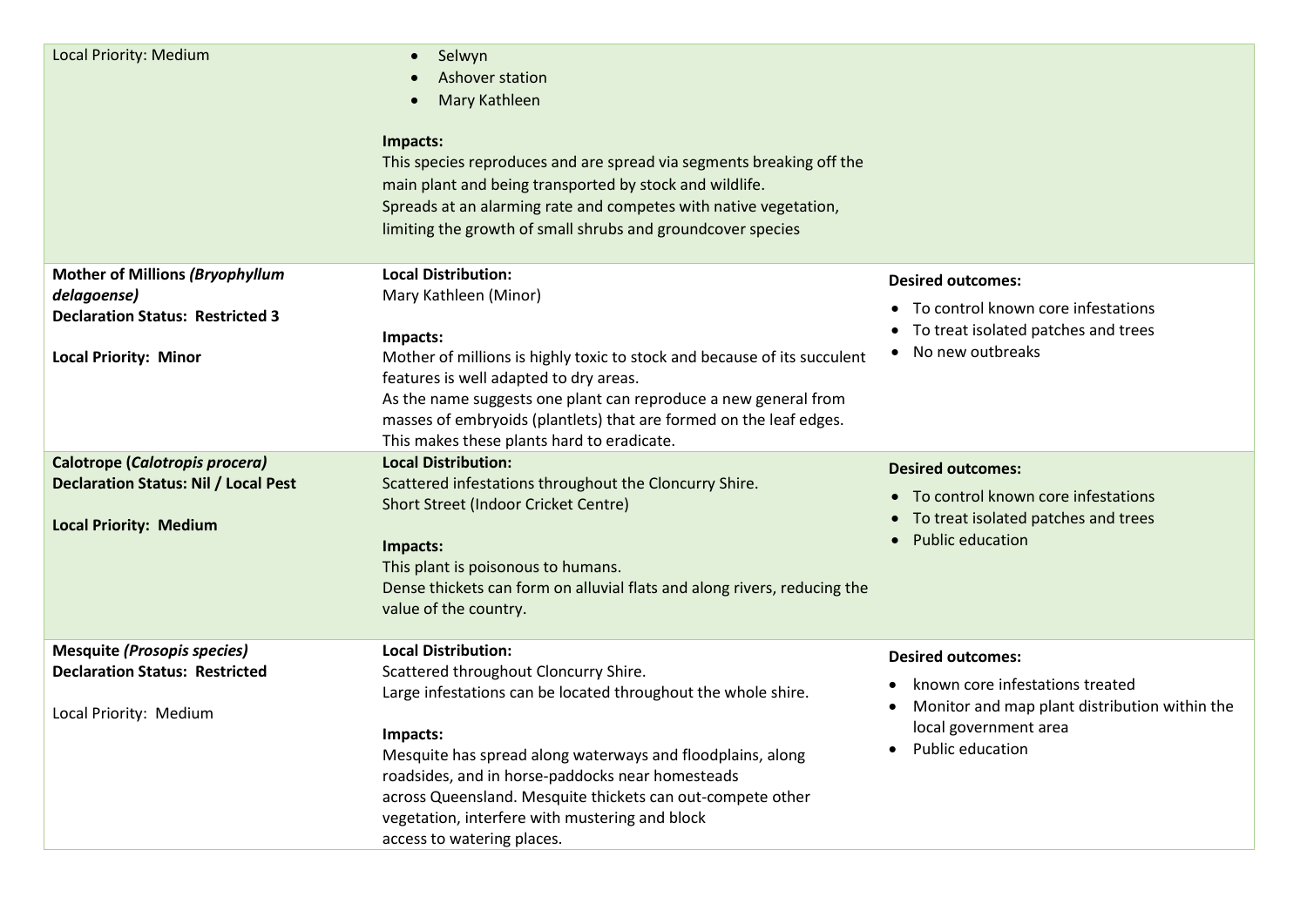## Appendix 2 - Pest Animals

<span id="page-13-0"></span>

| <b>Species</b>                                                          | <b>Local Distribution and Impacts</b>                                                                                                                                                                                                                                                                                                                                                                                                                                                                                                                                                                                                                                                                           | <b>Management</b>                                                                                                                                                                                                                                                                                                                                                                                                                                                                                                                                                                                                  |
|-------------------------------------------------------------------------|-----------------------------------------------------------------------------------------------------------------------------------------------------------------------------------------------------------------------------------------------------------------------------------------------------------------------------------------------------------------------------------------------------------------------------------------------------------------------------------------------------------------------------------------------------------------------------------------------------------------------------------------------------------------------------------------------------------------|--------------------------------------------------------------------------------------------------------------------------------------------------------------------------------------------------------------------------------------------------------------------------------------------------------------------------------------------------------------------------------------------------------------------------------------------------------------------------------------------------------------------------------------------------------------------------------------------------------------------|
| dog (Canis lupus familiaris), other than                                | <b>Local Distribution:</b>                                                                                                                                                                                                                                                                                                                                                                                                                                                                                                                                                                                                                                                                                      | <b>Program objective</b>                                                                                                                                                                                                                                                                                                                                                                                                                                                                                                                                                                                           |
| a domestic dog                                                          | Throughout the shire                                                                                                                                                                                                                                                                                                                                                                                                                                                                                                                                                                                                                                                                                            | • To manage, control and work towards reducing the<br>impact on the cattle industry.                                                                                                                                                                                                                                                                                                                                                                                                                                                                                                                               |
| <b>Declaration Status: Restricted 3, 4, 6</b>                           | Impacts:<br>kill, harass or maim sheep and cattle, domestic pets, native wildlife and<br>other domestic animals and are known vectors for other diseases capable<br>impacting humans and livestock.                                                                                                                                                                                                                                                                                                                                                                                                                                                                                                             | • To foster increased participation amongst all<br>landholders, neighbours and government agencies.<br>• To better coordinate a strategic control program<br>across all Councils in the region.<br>• To continue to lobby government for improved<br>control methodologies<br>Strategy:<br>• Base control requirements on impact levels.<br>• Two coordinated 1080 baiting campaigns per year<br>• Provision of factory made baits for ad hoc<br>requirements<br>• Improve on monitoring program for data analysis<br>• Continue incentive through bounty program<br>Continue to promote responsible pet ownership |
| feral pig (Sus scrofa)<br><b>Declaration Status: Restricted 3, 4, 6</b> | <b>Local Distribution:</b><br>Throughout the shire. Predominantly northern regions of Cloncurry Shire<br>Impacts:<br>They prey on native animals and plants, dig up large expanses of soil and<br>vegetation in search of food and foul fresh water. Feral pigs will eat many<br>things including small mammals, birds, reptiles, frogs, crayfish, eggs,<br>earthworms and other invertebrates, and all parts of plants including the<br>fruit, seeds, roots, tubers, bulbs and foliage.<br>Feral pigs can host animal diseases that can be transmitted to other<br>species. In dirt on their feet and fur, they can also spread plant pathogens<br>such as Phytophthora cinnamomi, which causes plant dieback. | Program objective<br>• To control and manage populations<br>• Reduced environmental damage particularly in<br>riparian zones<br>• To continue to foster commercial viability<br>Strategy:<br>• Supply landholders with traps and baits as required<br>• Provide technical advice as required<br>• Focus engagement in areas of high impact                                                                                                                                                                                                                                                                         |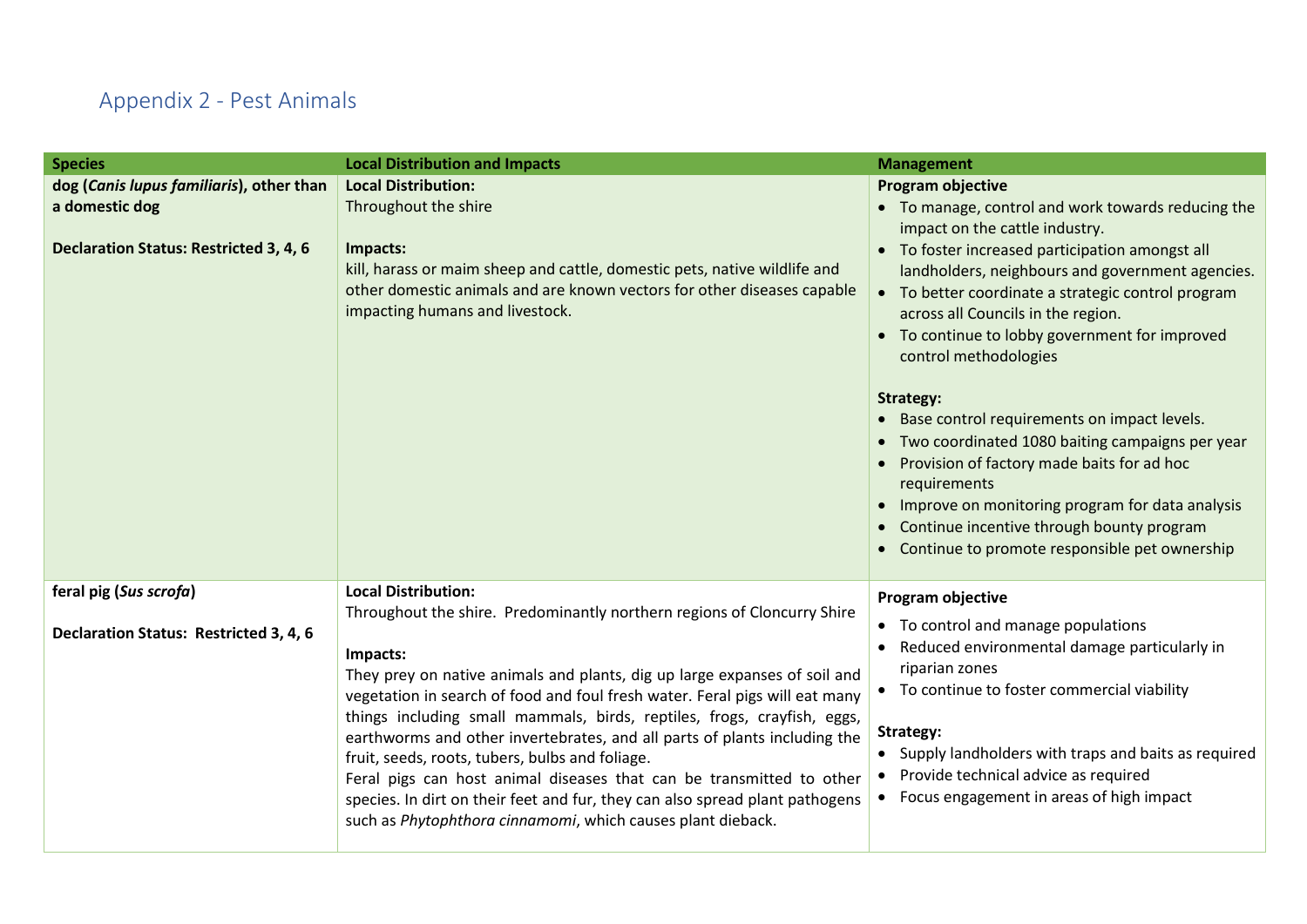| cat (Felis catus and Prionailurus<br>bengalensis x Felis catus), other than a<br>domestic cat | <b>Local Distribution:</b><br>Throughout the Cloncurry Shire                                                                                                                                                                                                                                                                                                                                                                                                                                                                                                                                                                                                                                                | <b>Program objective</b><br>To control and manage population                                                                                                                                                                                                                                                                                                                                                                                                                    |
|-----------------------------------------------------------------------------------------------|-------------------------------------------------------------------------------------------------------------------------------------------------------------------------------------------------------------------------------------------------------------------------------------------------------------------------------------------------------------------------------------------------------------------------------------------------------------------------------------------------------------------------------------------------------------------------------------------------------------------------------------------------------------------------------------------------------------|---------------------------------------------------------------------------------------------------------------------------------------------------------------------------------------------------------------------------------------------------------------------------------------------------------------------------------------------------------------------------------------------------------------------------------------------------------------------------------|
| <b>Declarations Status: Restricted 3, 4, 6</b>                                                | Impacts:<br>They are opportunistic predators and studies of their diet have shown that<br>they take as prey many native animals including small mammals, birds,<br>reptiles, amphibians, insects, and fish. Through predation, feral cats can<br>cause disruption to ecosystems and are implicated in the elimination of<br>some species from areas such as islands.<br>Feral cats are able to increase numbers quickly under favourable conditions<br>- female cats have three litters per year with an average of five kittens per<br>litter. Domestic cats are continuously adding to the stray and feral cat<br>population numbers (a cat's status is not constant - an owned cat may<br>become feral). | Strategy:<br>• Acquire and set feral cat traps around specific<br>areas within Council and territories to scope the<br>effectiveness of capturing feral cats.<br>Continue to encourage the control of feral cats<br>through local bounty program;<br>Council to create by-law to restrict number of cats<br>per household to two and for all cats to be de-<br>sexed;<br>Community wide education strategy needs to be<br>undertaken to encourage responsible cat<br>ownership. |
| <b>Locusts</b><br><b>Declaration Status:</b>                                                  | <b>Local Distribution:</b><br>Varies due to seasonal change<br>Impacts:<br>A high-density swarm (>50 insects per m 2) of Australian plague locusts<br>covering 2 km 2 will contain around a billion insects, which can eat 20t of<br>vegetation a day. Locusts at both the hopper and adult stage can cause<br>extensive pasture damage. The ability of locusts to invade previously<br>uninfested areas and lay eggs within days, combined with the mobility of<br>fling swarms, makes swarm control particularly difficult for individual<br>landholders.                                                                                                                                                 | Program objective<br>To monitor for build-up of plague population and<br>notify appropriate authority<br>Strategy:<br>• Monitor for plague populations;<br>Map infestations                                                                                                                                                                                                                                                                                                     |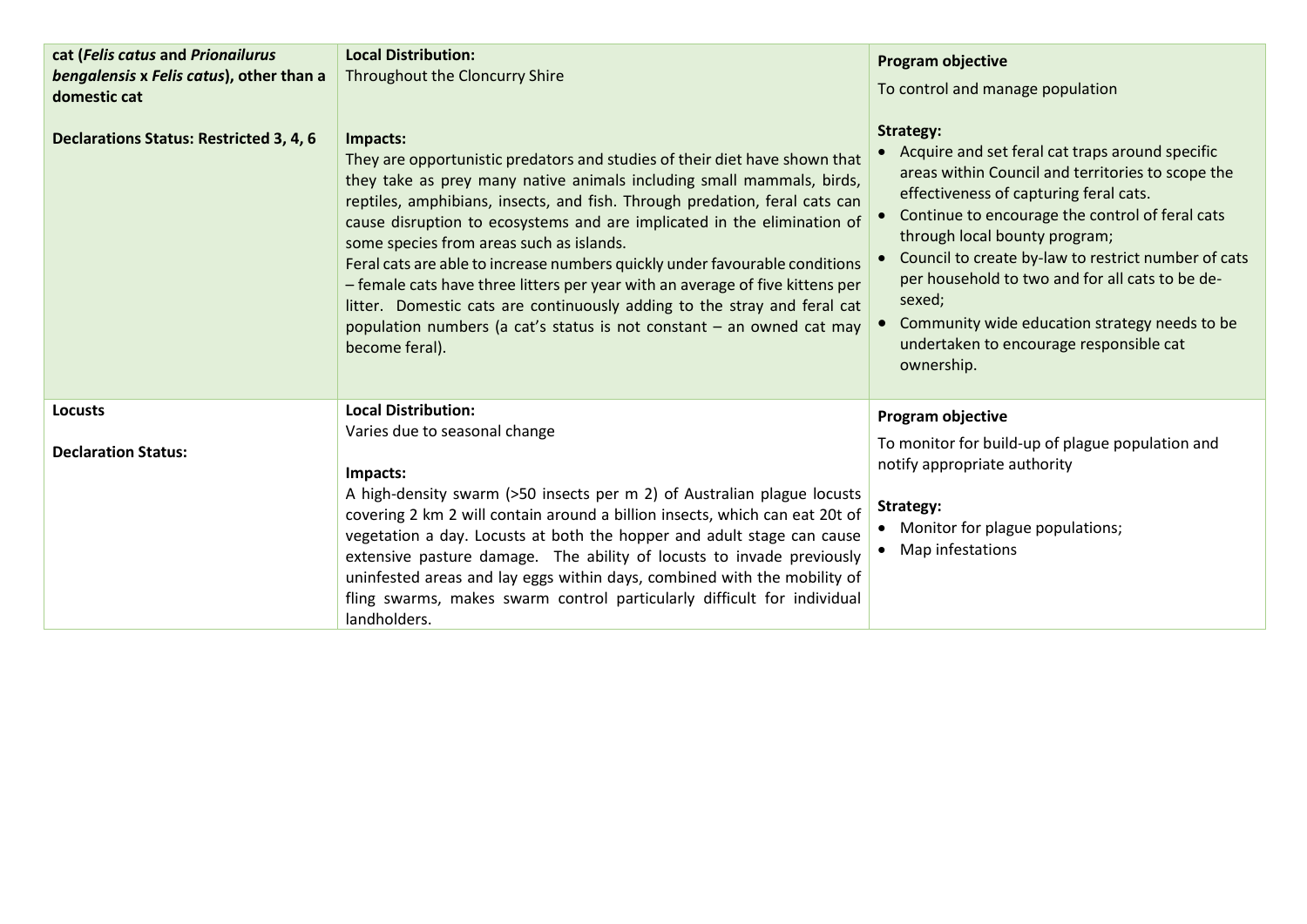# <span id="page-15-0"></span>Appendix 3 – National, State, Regional and Local Pest Planning Frameworks

|             | <b>Commonwealth Government frameworks</b>                                                                                                                               |                                                                                                                                                                                                                                                                                                                                                                                                                                                                                                                                                                                                                                                                                                                                                                                                           |  |
|-------------|-------------------------------------------------------------------------------------------------------------------------------------------------------------------------|-----------------------------------------------------------------------------------------------------------------------------------------------------------------------------------------------------------------------------------------------------------------------------------------------------------------------------------------------------------------------------------------------------------------------------------------------------------------------------------------------------------------------------------------------------------------------------------------------------------------------------------------------------------------------------------------------------------------------------------------------------------------------------------------------------------|--|
|             | <b>Pest Frameworks</b>                                                                                                                                                  | <b>Responsibilities</b>                                                                                                                                                                                                                                                                                                                                                                                                                                                                                                                                                                                                                                                                                                                                                                                   |  |
| Legislation | <b>Environment Protection and</b><br><b>Biodiversity Conservation Act</b><br>1999<br>Department of Sustainability,<br>Environment, Water, Population<br>and Communities | The EPBC Act 1999 provides a legal framework to protect and manage<br>nationally and internationally important flora, fauna, ecological<br>communities and heritage places- defined in the EPBC Act 1999 as<br>matters of national environmental significance such as; world heritage,<br>national heritage, wetlands of international importance (international<br>treaty 'Ramsar' wetlands), nationally threatened species and<br>ecological communities, migratory species etc.                                                                                                                                                                                                                                                                                                                        |  |
|             |                                                                                                                                                                         | The EPBC Act 1999 also identifies key threatening processes (pest<br>impacts) to native species and ecological community matters of<br>national environmental significance. These threats to nationally<br>significant communities or areas are high priorities for all<br>stakeholders where they exist.                                                                                                                                                                                                                                                                                                                                                                                                                                                                                                 |  |
|             |                                                                                                                                                                         | The Environment Minister may decide whether to establish a threat<br>abatement plan for a threatening process. See threat abatement plans.                                                                                                                                                                                                                                                                                                                                                                                                                                                                                                                                                                                                                                                                |  |
|             | <b>Biosecurity Act 2015</b><br>Department of Agriculture and<br><b>Fisheries</b><br>(DAF)                                                                               | The Biosecurity Act provides a legal framework for management of the<br>risk of pests and serious communicable diseases entering Australia, or<br>emerging, establishing or spreading in Australia.<br>The Intergovernmental Agreement on Biosecurity (IGAB) is a<br>partnership between governments to improve the national biosecurity<br>system and minimise the impact of pests and disease on Australia's<br>economy, environment and the community. The IGAB supports the<br>National Environmental Biosecurity Response Agreement (NEBRA).<br>The NEBRA sets out emergency response arrangements, including<br>cost-sharing arrangements, for responding to biosecurity incidents<br>that primarily impact the environment and/or social amenity and<br>where the response is for the public good. |  |
|             | Agricultural and<br><b>Veterinary Chemicals Code</b><br>Act 1994<br><b>Australian Pesticides &amp;</b><br>Veterinary<br><b>Medicine Authority</b>                       | The AVCC Act 1994 makes provision for the evaluation, registration and<br>control of agricultural and veterinary chemical products, and for<br>related matters, for the purposes of the Agricultural and Veterinary<br>Chemicals including herbicides and vertebrate pesticides such as 1080<br>and strychnine.<br>It aims to protect the health and safety of human beings, animals and                                                                                                                                                                                                                                                                                                                                                                                                                  |  |
|             | (APVMA)                                                                                                                                                                 | the environment, for the well-being of society through regulating<br>agricultural and veterinary chemical products.                                                                                                                                                                                                                                                                                                                                                                                                                                                                                                                                                                                                                                                                                       |  |
|             | <b>Biological Control Act 1984</b>                                                                                                                                      | The BC Act 1984 makes provision for the biological control of pests in<br>Queensland, and for related purposes. It is generally acknowledged<br>that in the interests of the Australian economy and for the general<br>protection of the Australian environment, it is necessary to implement<br>a scheme for biological control of pests in uniform legislation<br>throughout Australia.                                                                                                                                                                                                                                                                                                                                                                                                                 |  |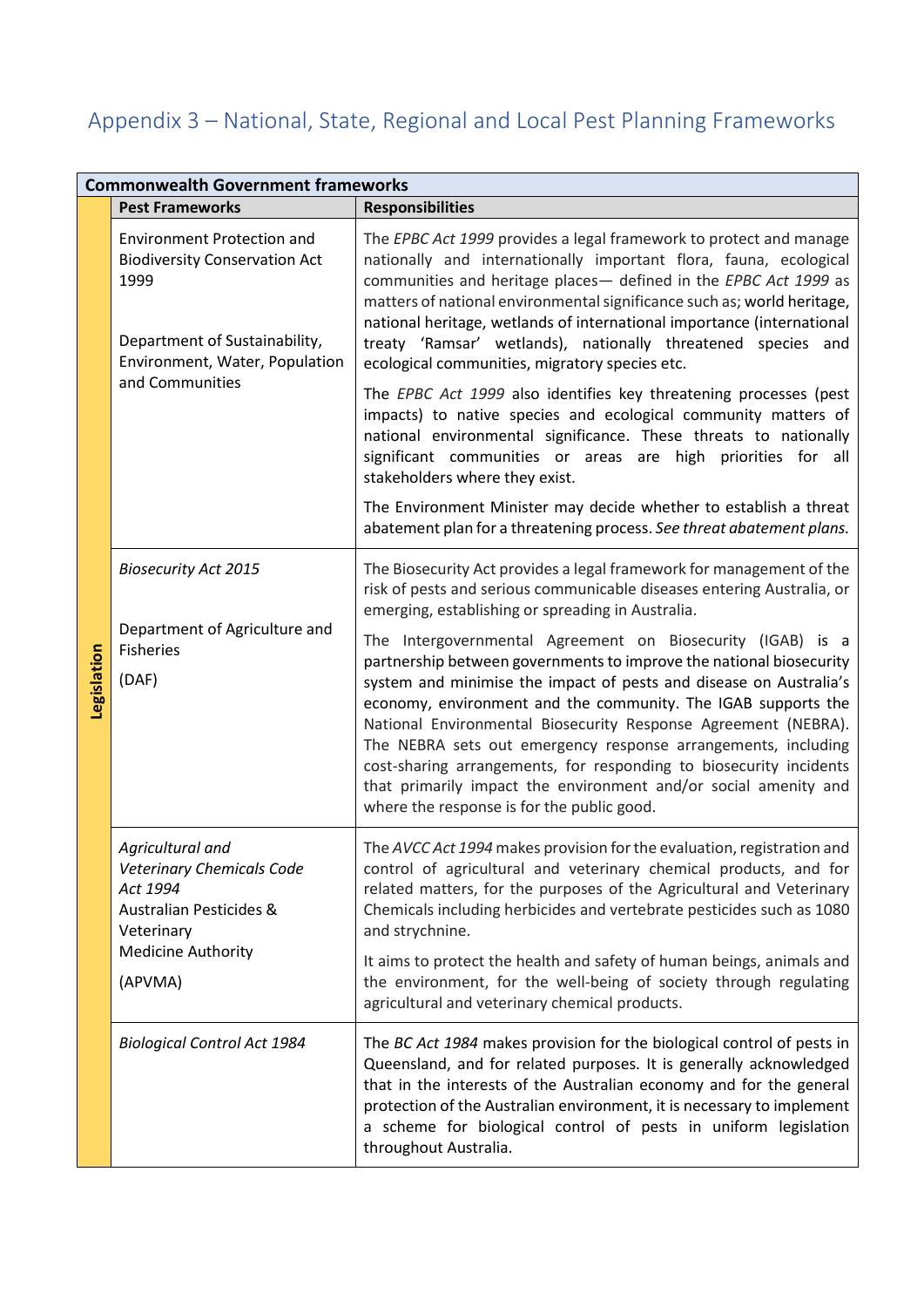| <b>Strategies</b> | Australian Biodiversity &<br><b>Conservation Strategy</b><br>2010-2030                                                  | The AB & CS recognises invasive species as a key threat to biodiversity and<br>identifies priorities for management. This Strategy functions as a policy<br>umbrella' over other more specific national frameworks, such as the<br>Australian Weeds Strategy and Australian Pest Animal Strategy.                                                                                                                                                                                                                                                                                                                                                                             |
|-------------------|-------------------------------------------------------------------------------------------------------------------------|-------------------------------------------------------------------------------------------------------------------------------------------------------------------------------------------------------------------------------------------------------------------------------------------------------------------------------------------------------------------------------------------------------------------------------------------------------------------------------------------------------------------------------------------------------------------------------------------------------------------------------------------------------------------------------|
|                   | <b>Australian Weeds Strategy</b><br>2017-2027                                                                           | The AWS provides a framework to establish consistent guidance for all<br>parties and identifies priorities for weed management across the nation<br>with the aim of minimising the impact of weeds on Australia's<br>environmental, economic and social assets. It is guided by the EPBC Act<br>1999, IGAB & AB&CS.<br>It sets the direction for national weed management, including principles<br>that can be applied by everyone, and provide guidance for individual<br>organisations and property owners, and encourage them to work together                                                                                                                             |
|                   | <b>Weeds of National Significance</b><br><b>Strategies</b>                                                              | to improve the way weeds are managed.<br>Thirty-Two Weeds of National Significance (WoNS) have been agreed by<br>Australian governments based on an assessment process that prioritised<br>these weeds based on their invasiveness, potential for spread and<br>environmental, social and economic impacts. These strategies are often<br>used to direct funding as they define priority areas and management<br>objectives to establish consistent direction and provide guidance for<br>organisations and property owners.                                                                                                                                                  |
|                   | Australian Pest Animal Strategy<br>2017-2027                                                                            | The APAS provides a framework to establish consistent guidance to<br>national pest animal management with the aim of preventing<br>establishment and minimising risks and impacts on Australia's<br>environmental, economic and social assets. It is guided by the EPBC Act<br>1999, IGAB & AB&CS.                                                                                                                                                                                                                                                                                                                                                                            |
|                   | <b>National Threat Abatement</b><br>Plans                                                                               | Threat abatement plans establish a national framework to guide and<br>coordinate Australia's response to key threatening processes registered<br>under the Environment Protection and Biodiversity Conservation Act 1999<br>(EPBC Act).<br>The plans are often used to direct funding as they identify research,<br>management and other actions needed to ensure the long-term survival<br>of native species and ecological communities affected by key threatening                                                                                                                                                                                                          |
|                   | North Australian Quarantine<br>Strategy (NAQA)<br>Department of Agriculture and<br><b>Water Resources, Biosecurity)</b> | processes.<br>The Northern Australia Quarantine Strategy (NAQS) supports the<br>Commonwealth Biosecurity Act 2014 & IGAB responsibilities and to<br>provide an early warning system for exotic pests, weed and disease<br>detections across northern Australia and to help address unique<br>biosecurity risks facing the region.                                                                                                                                                                                                                                                                                                                                             |
|                   | National Codes of Practice &<br><b>Standard Operating Procedures</b>                                                    | Codes of Practice (COP) and Standard Operating Procedures (SOPs) define<br>approved, uniform techniques intended for anyone engaged in pest<br>management, from land managers through to pest control officers and<br>researchers. They have been produced through extensive consultation<br>with stakeholders throughout Australia including government and non-<br>government organisations, animal welfare groups and technical specialists<br>to address community expectations and regulatory requirements. Pests<br>grown or bred under permit often have a code of practice for its<br>management. All pest animals have SOPs for humane and best practice<br>control. |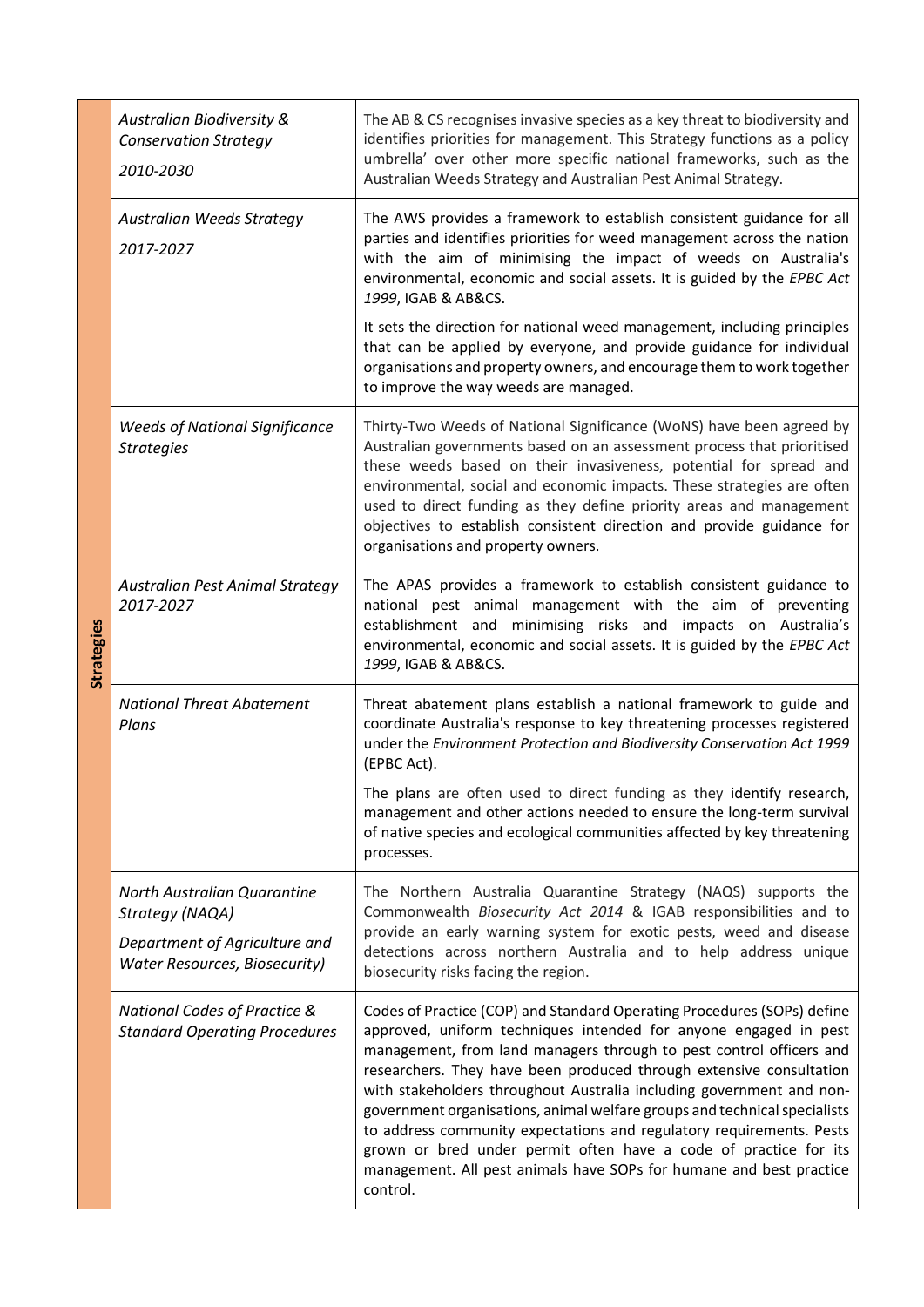|             | <b>Queensland Government frameworks</b>                                                                                                                                    |                                                                                                                                                                                                                                                                                                                                                                                                                                                                                                                                                                                                                            |  |  |
|-------------|----------------------------------------------------------------------------------------------------------------------------------------------------------------------------|----------------------------------------------------------------------------------------------------------------------------------------------------------------------------------------------------------------------------------------------------------------------------------------------------------------------------------------------------------------------------------------------------------------------------------------------------------------------------------------------------------------------------------------------------------------------------------------------------------------------------|--|--|
|             | <b>Framework</b>                                                                                                                                                           | <b>Responsibilities</b>                                                                                                                                                                                                                                                                                                                                                                                                                                                                                                                                                                                                    |  |  |
| Legislation | <b>Biosecurity Act 2014</b>                                                                                                                                                | The Biosecurity Act 2014 establishes a legislative framework for<br>the management of weeds, pest animals throughout Queensland.<br>The act trusts councils with responsibility for the development of<br>a biosecurity plan for their local government area, to bring<br>together all sectors of the community and provide for the<br>integrated<br>management<br>οf<br>pest plants and animals.                                                                                                                                                                                                                          |  |  |
|             | <b>Environmental Protection Act 1994</b>                                                                                                                                   | The EP Act 1994 protects our environment with a focus on<br>ecologically sustainable development. It creates a general duty for<br>all people, companies and government bodies to take all<br>reasonable and practicable steps to avoid harm to the<br>environment. Under the EP Act 1994, it is an offence to cause<br>the<br>environment.<br>It<br>is<br>also<br>harm<br>to<br>an<br>offence to not notify authorities if you're doing an activity and<br>become aware that it is causing environmental harm. The release<br>of contaminants should be in accordance with the label when<br>undertaking pest activities. |  |  |
|             | <b>Nature Conservation Act 1992</b>                                                                                                                                        | The NC Act 1992 is consistent with commonwealth legislation (i.e.<br>EP Act 1994) and provides for the legislative protection of<br>Queensland's threatened biota. It provides for biota to be<br>declared presumed extinct, endangered, vulnerable, rare or<br>common. Under the Nature Conservation Act 2014, the dingo is<br>'wildlife'<br>defined<br>both<br>as<br>and<br>'native wildlife' and is a natural resource within certain protected<br>areas (e.g. national parks).                                                                                                                                         |  |  |
|             | Health Act 1937; and<br><b>Health (Drugs and Poisons)</b><br>Regulation 1996                                                                                               | The Health Act 1937 provides guiding legislation and protocols.<br>The Health (Drugs and Poisons) Regulation 1996 provides<br>legislative standards and controls in order to minimise the risks<br>associated with scheduled medicines and scheduled poisons in<br>Queensland such as strychnine and 1080. Qld health issue<br>authority for safe use of 1080 & strychnine to approved persons<br>under this regulation.                                                                                                                                                                                                   |  |  |
|             | <b>Agricultural Chemicals</b><br><b>Distribution and Control</b><br>Act 1966 and<br><b>Agricultural Chemicals</b><br><b>Distribution Control</b><br><b>Regulation 1998</b> | The ACD&C Act and Regulation 1998 regulates the distribution<br>(spraying, spreading and dispersing) of agricultural chemicals<br>from aircraft and from ground equipment, and for other<br>purposes. The Act and Regulation ensures licensed operators use<br>pesticides and to keep records.                                                                                                                                                                                                                                                                                                                             |  |  |
|             | Animal Care and Protection Act 2001                                                                                                                                        | The AC&PC Act 2001 promotes the responsible care and use of<br>animals. It places a legal duty of care on people in charge of<br>animals to meet those animals' needs in an appropriate way. It<br>ensures seized or trapped pest animals are not subject to<br>unnecessary stress and where possibly practical, have appropriate<br>food, shelter and water. The Act sets out a general offence of<br>cruelty, it also sets out a range of other offences, including duty                                                                                                                                                 |  |  |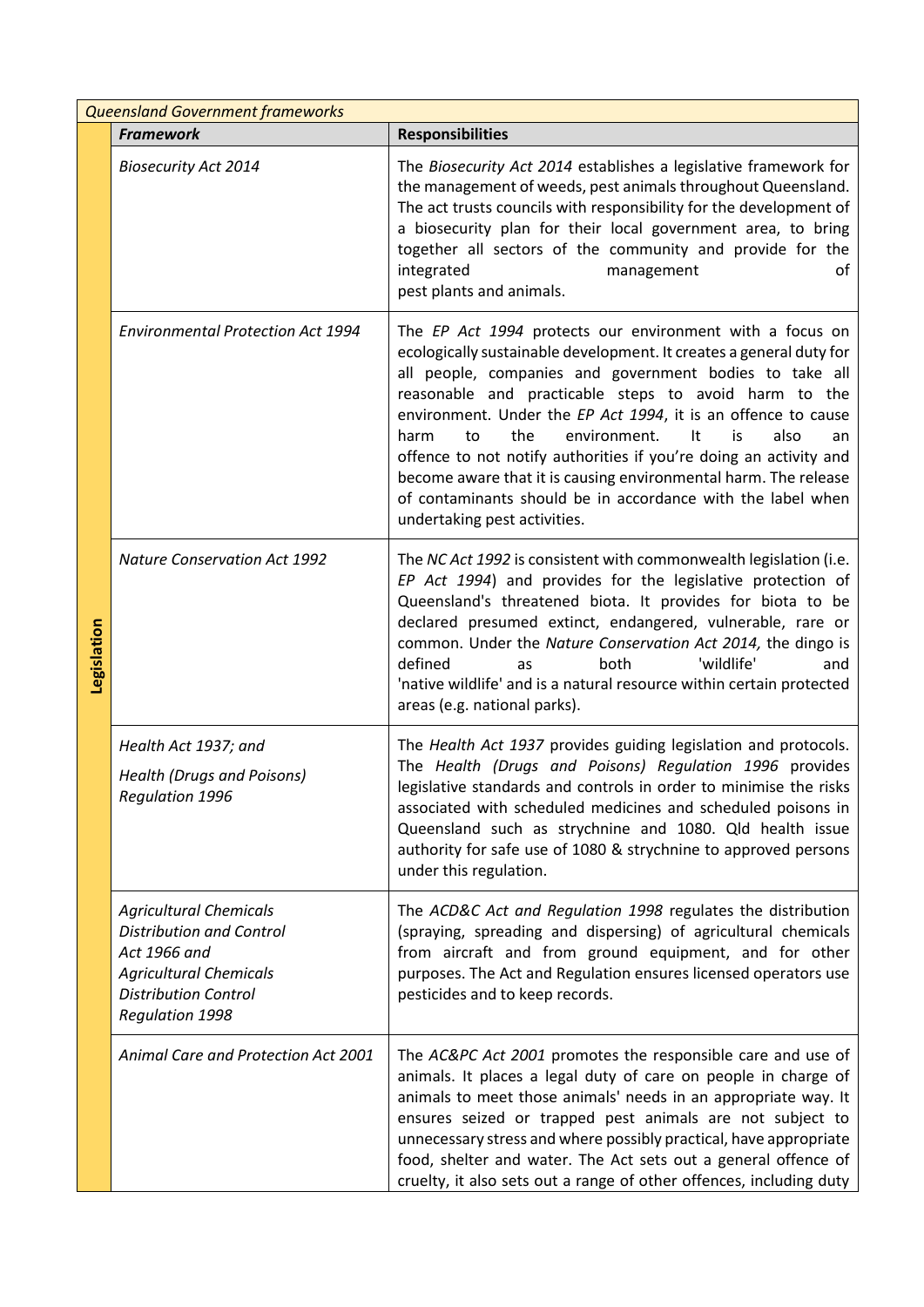|            |                                                       | of care breaches, use of baits or harmful substances and<br>noncompliance with compulsory codes.                                                                                                                                                                                                                                                                                                                                                                             |
|------------|-------------------------------------------------------|------------------------------------------------------------------------------------------------------------------------------------------------------------------------------------------------------------------------------------------------------------------------------------------------------------------------------------------------------------------------------------------------------------------------------------------------------------------------------|
|            | <b>Vegetation Management Act 1999</b>                 | The VM Act 1999 regulates the clearing and management of<br>native vegetation for the control of weeds. Impacts on vegetation<br>for weed control measures or applications may require a permit.                                                                                                                                                                                                                                                                             |
|            | Forestry Act 1959                                     | The Forestry Act 1959 establishes a state-controlled reserve<br>network and requires presence and spread of invasive biosecurity<br>matter within state reserves to be managed in accordance with<br>agreed, local priorities during management. Although under the<br>Forestry Act 1959, the dingo is protected as a 'forest product'<br>within State forests.                                                                                                              |
|            | Water Act 2000                                        | The Water Act 2000 deals with the allocation and use of water as<br>a 'resource' in Queensland. The quality of water (e.g. pollution) is<br>dealt with under the Environmental Protection Act 1994 (Qld).<br>The Water Act 2000 declares the land comprising the bed and<br>banks of a non -tidal boundary watercourse or lake to be the<br>property of the State.                                                                                                           |
|            |                                                       | This Act specifically provides protection against impacts of<br>management activities in watercourses including disturbances<br>that may adversely affect the stability of bed and banks of streams<br>and lakes, for example, the clearing of native vegetation,<br>excavation, and placement of fill.                                                                                                                                                                      |
|            | Transport Infrastructure Act 1994                     | The Transport Infrastructure Act 1994 establishes a state-<br>controlled road reserve network and requires presence and<br>spread of invasive biosecurity matter along state road reserves to<br>be managed in accordance with agreed, local priorities.                                                                                                                                                                                                                     |
|            | Land Title Act 1994 (Qld)                             | The Land Title Act 1994 defines land use titles and ensures<br>sustainable use and development of State owned land,<br>appropriate land evaluation and protection of environmental and<br>cultural features. It is important to understand regulations over<br>land titles with regarding to clearing weeds / vegetation or<br>altering land.                                                                                                                                |
| Strategies | The Queensland Biosecurity Strategy<br>2017-2022      | The Queensland Biosecurity Strategy 2017-2022 sets the vision<br>for the management of biosecurity across Queensland and is<br>consistent with the Intergovernmental Agreement on Biosecurity<br>(IGAB). It establishes cooperative goals, principles and strategic<br>themes for preventing entry and managing exotic pests and<br>diseases contributing to the reputation of safe and high quality<br>trade which protects Queensland's ecosystems and our way of<br>life. |
|            | Queensland Weed and Pest Animal<br>Strategy 2016-2020 | The AWC provides a framework to establish consistent direction<br>for all parties. It sets guiding principles, desired outcomes and<br>priority areas for the management of all pests, that can be applied<br>by everyone, and provide guidance for individual organisations<br>and property owners to encourage them to work together to<br>improve the way pests are managed.                                                                                              |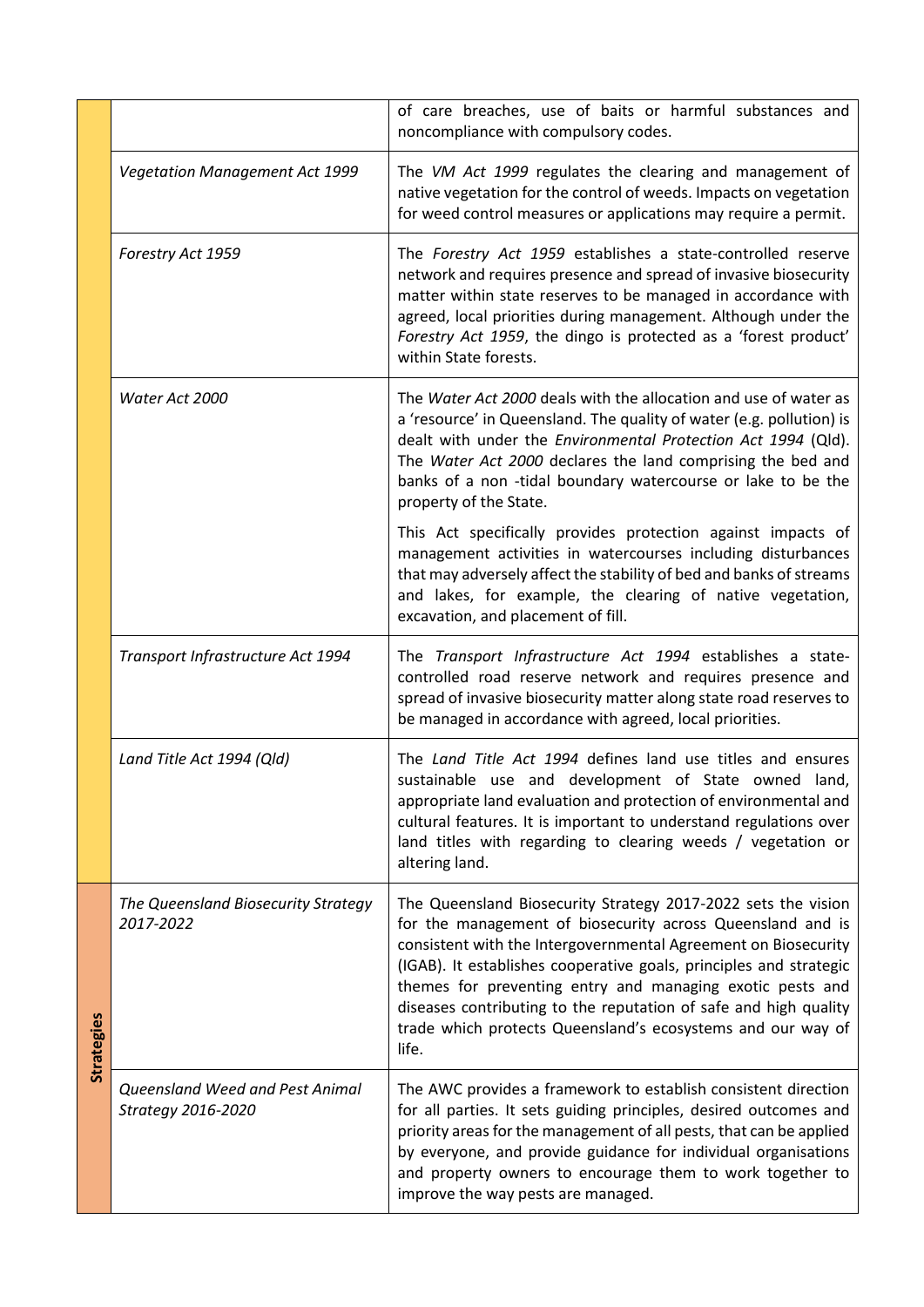|                              | <b>Pest Specific Strategies</b>                                      | Pest specific strategies provide a guiding management framework<br>for the effective management of risks and adverse effects i.e.<br>Queensland Wild Dog Strategy 2011-2016, Feral<br>Deer<br>Management Strategy 2013-18                                                                                                                                                                                                                                                                                                        |
|------------------------------|----------------------------------------------------------------------|----------------------------------------------------------------------------------------------------------------------------------------------------------------------------------------------------------------------------------------------------------------------------------------------------------------------------------------------------------------------------------------------------------------------------------------------------------------------------------------------------------------------------------|
|                              | <b>Biosecurity Programs</b>                                          | State Government are responsible for the management of<br>Prohibited Matter. There are various, current State Government<br>biosecurity programs which target Prohibited Matter pests and<br>diseases such as tropical weeds and tramp ants.                                                                                                                                                                                                                                                                                     |
| <b>Plans</b><br>Policies and | State Agency Pest Plans & Policy                                     | These are plans that assist in the management of invasive<br>biosecurity matter on state-controlled land (Road reserves,<br>National Parks, crown land etc). These plans are consistent with<br>agreed priorities within Local Government Biosecurity Plans and<br>provide the basis for the development of locally or regionally<br>relevant state agency implementation plans.                                                                                                                                                 |
|                              | Pest Fact Sheets, Risk Assessments &<br><b>Best Practice Manuals</b> | Pest Fact Sheets, Risk Assessments and Management Guides have<br>been established by the state in collaboration with industry and<br>tertiary organisations to provide advice on pest biology and<br>distribution and also define registered and best practice control<br>methods aligned with relevant industry research and regulations<br>such as the Agricultural Chemicals Distribution Control Regulation<br>1998, Health (Drugs and Poisons) Regulation 1996 and the Animal<br>Care and Protection Act 2001 among others. |

| <b>Local Government frameworks</b> |                          |                                                                                                                                                                                                                                                                                                                                                                                                                                           |
|------------------------------------|--------------------------|-------------------------------------------------------------------------------------------------------------------------------------------------------------------------------------------------------------------------------------------------------------------------------------------------------------------------------------------------------------------------------------------------------------------------------------------|
|                                    | <b>Framework</b>         | <b>Responsibilities</b>                                                                                                                                                                                                                                                                                                                                                                                                                   |
| Policies and Plans                 | Corporate Plans          | These plans are required under the Local Government Act 2009.<br>These plans state the local government's vision for the<br>community, objectives, means to achieve these objectives, and<br>how council evaluates success.                                                                                                                                                                                                               |
|                                    | <b>Planning Scheme</b>   | Planning schemes are prepared and implemented under the<br>Sustainable Planning Act 2009. Planning schemes outline<br>development and environmental outcomes, allocate land for<br>different uses including geographical areas of responsibility<br>among local laws and authorised officers under the Act.                                                                                                                               |
|                                    | <b>Biosecurity Plans</b> | Local government are required to develop biosecurity plans<br>under the Biosecurity Act 2014 and provide an ideal vehicle to<br>bring all sectors together for establishing stakeholder<br>responsibilities to meet their GBO for the effective and efficient<br>management of the risks and impacts (to biosecurity<br>considerations), posed by invasive biosecurity matter within the<br>Mount Isa City Council Local Government Area. |
|                                    | Local Laws               | A local law is a law made by Council in accordance with the Local<br>Government Act 2009. Council can make local laws in response<br>to particular issues in its Local Government Area, and to ensure<br>the<br>rule<br>good<br>government<br>οf<br>and<br>its<br>area.                                                                                                                                                                   |